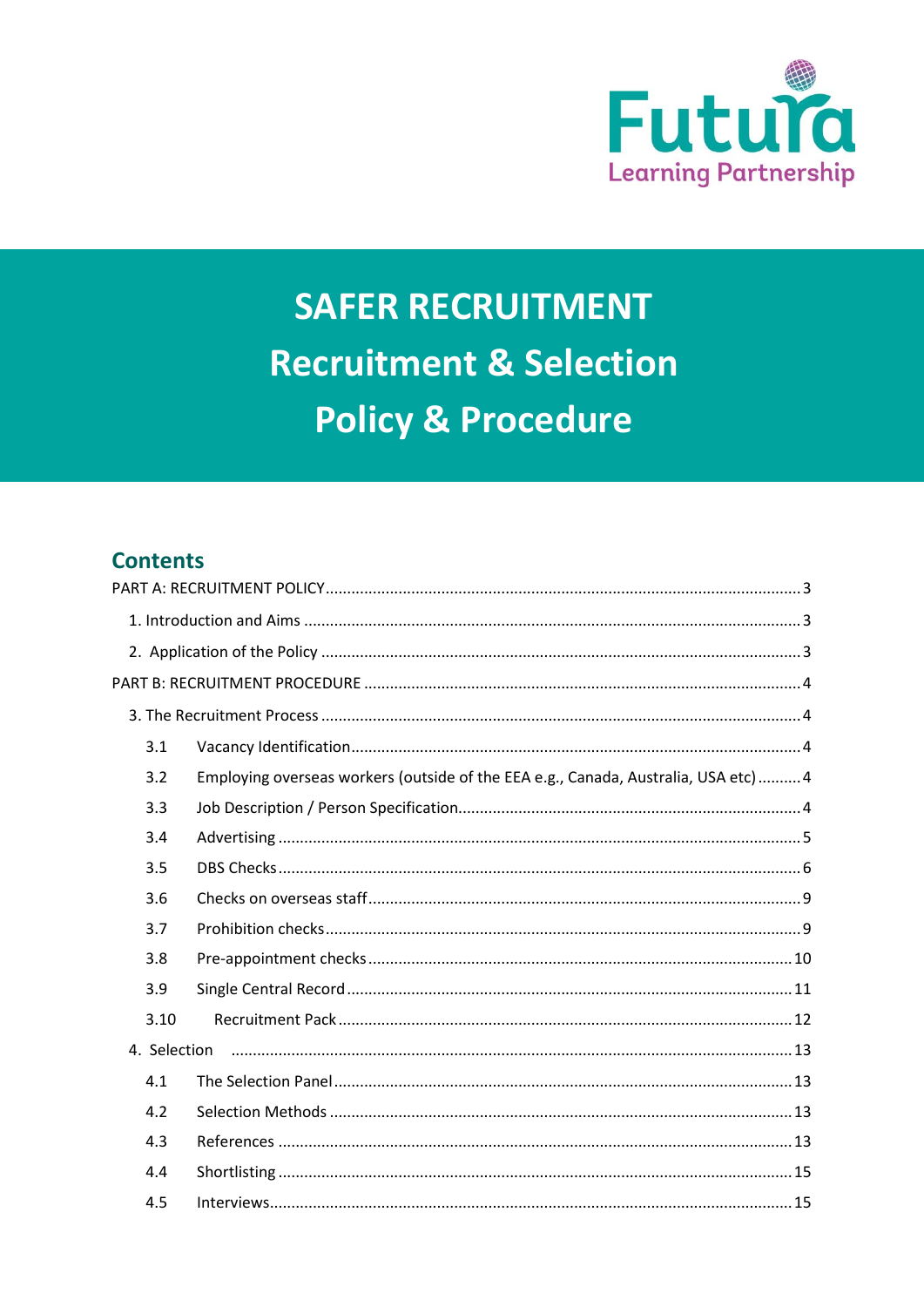|  | 4.6 |  |  |
|--|-----|--|--|
|  | 4.7 |  |  |
|  | 4.8 |  |  |
|  |     |  |  |
|  | 5.1 |  |  |
|  | 5.2 |  |  |
|  |     |  |  |
|  |     |  |  |
|  |     |  |  |
|  |     |  |  |
|  |     |  |  |
|  |     |  |  |
|  |     |  |  |
|  |     |  |  |
|  |     |  |  |
|  |     |  |  |
|  |     |  |  |
|  |     |  |  |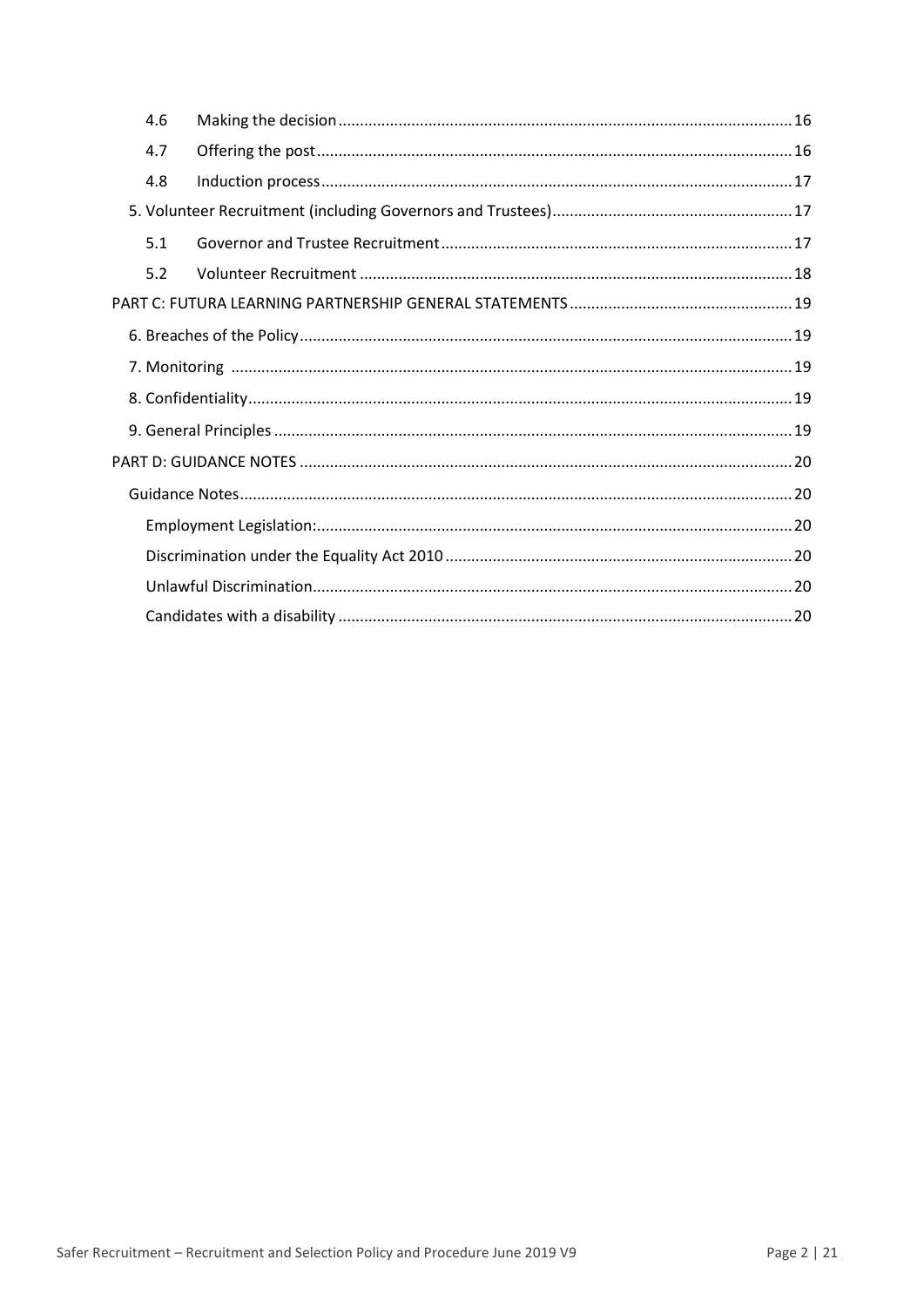# <span id="page-2-0"></span>**PART A: RECRUITMENT POLICY**

# <span id="page-2-1"></span>**1. Introduction and Aims**

1.1 Safe recruitment is central to the safeguarding of children and young people. All organisations which employ staff or volunteers to work with children and young people have a duty to safeguard and promote their welfare. This includes ensuring that the organisation adopts safe recruitment and selection procedures which prevent unsuitable persons from gaining access to children.

- 1.2 Futura Learning Partnership ('Futura' or 'the trust') is committed to providing the best possible care and education to its students and to safeguarding and promoting the welfare of children and young people. The trust expects everyone involved in recruiting and selecting to be objective, unbiased and professional.
- 1.3 The trust's recruitment and selection policy aims to ensure that:
	- The safeguarding and welfare of children and young people is taken into account throughout the process
	- The best possible staff are recruited on merit, ability and suitability for the post therefore every internal and external applicant who applies for a job within the trust will be considered against objective criteria, which specifically relates to the requirements of the role for which they are applying
	- All applicants are considered fairly and consistently
	- No applicant is discriminated against on the grounds of age, disability, gender reassignment, marriage and civil partnership, pregnancy or maternity, race, religion or belief, sex or sexual orientation
	- All relevant recommendations and guidance is taken into account in the processes used including recommendations in the DfE document: "Keeping Children Safe in Education" (Sept 2018), in relation to:
		- o Safer Recruitment and Selection in Educational Settings
		- o Disclosure and Barring Service code of practice
		- o The establishment of a Single Central Record

#### <https://www.gov.uk/government/publications/keeping-children-safe-in-education--2>

1.4 Futura believes it is therefore essential for each school within the trust to take time to plan the recruitment process. The Recruiting Manager from the school/Futura central support service will identify who should be involved in the recruitment process, assign responsibilities (ensuring that panel members have undertaken recruitment training including safer recruitment), and agree the key stages of the recruitment process. Further advice and guidance can be provided by the trust HR team.

# <span id="page-2-2"></span>**2. Application of the Policy**

2.1 This policy applies to all vacancies and appointments, (including volunteers and casual staff) made by Futura. Particular attention should be paid by those responsible for the recruitment process to relevant employment legislation in relation to the appointment of staff. If there are any concerns or queries which arise these should be initially referred to the school HR team for advice.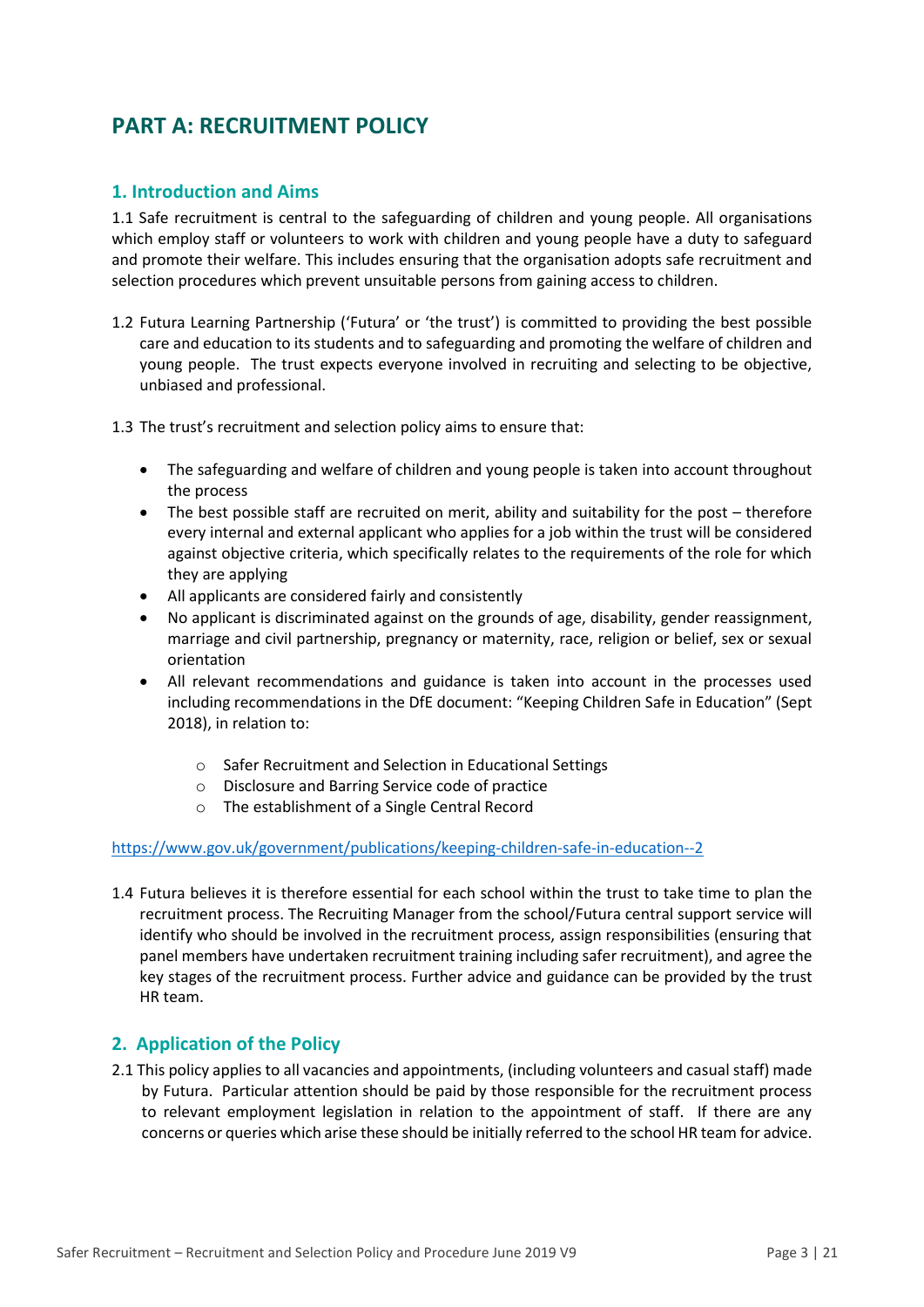# <span id="page-3-0"></span>**PART B: RECRUITMENT PROCEDURE**

# <span id="page-3-1"></span>**3. The Recruitment Process**

# <span id="page-3-2"></span>**3.1 Vacancy Identification**

- 3.1.1 Where a vacancy arises, it should be reviewed to consider the needs of Futura as the post may need to be redefined to fit the individual needs of the trust school or occasionally it may be that the post is not needed.
- 3.1.2 A Request for Recruitment Form for the vacancy is completed and signed off by the Principal/Headteacher (for teaching and support roles within trust schools) or Chief Operating Officer (COO)/Chief Executive (CE) (for trust roles) as appropriate. This provides the necessary authority to start the recruitment process. The Principal/Headteacher/COO or CE may delegate the responsibility for managing the recruitment campaign to another member of the team – referred to as the Recruiting Manager. The Recruiting Manager will be responsible for the overall management of the recruitment campaign. This includes planning the campaign, assigning and coordinating resource to support, reviewing/creating job description and person specifications, job advert, candidate pack, creating the shortlisting/interview panel, planning the interview/tasks including organising classroom observations/school tours, ensuring a Safer Recruitment representative is on the selection panel, making a verbal conditional offer to the successful candidate, informing the unsuccessful candidates, liaising and communicating with the school HR team to confirm full details of the conditional offer and start date.

#### <span id="page-3-3"></span>**3.2 Employing overseas workers (outside of the EEA e.g., Canada, Australia, USA etc)**

- 3.2.1 Careful consideration must be given when planning any recruitment advertising to the potential for candidates applying from outside the EEA (e.g., Canada, USA, Australia, NZ etc).
- 3.2.2 Ordinarily such candidates would be required to apply for a Tier 1 or 2 immigrant visa. To facilitate this, the school/trust would first need to apply to UK Visa and Immigration to become a 'sponsor', followed by the issue of a Certificate of Sponsorship (within 6 months of the post being first advertised), followed by Tier 2 biometric residence permit. It is advised that Recruitment Managers contact HR to discuss potential timescales and costs at the earliest opportunity.

#### 3.2.3 **Resident Market Labour Test (RMLT)**

- 3.2.3.1 When looking to appoint candidates from outside the EEA, in addition to satisfying necessary Right to Work requirements, the job advertisement must also satisfy government Resident Market Labour Tests.
- 3.2.3.2 This includes running the advert for a period of at least 28 days on two approved and specified advertising platforms, plus other criteria.
- 3.2.3.3 Please liaise with HR for full Visa and RMLT criteria, UKVI fees and guidance.

# <span id="page-3-4"></span>**3.3 Job Description / Person Specification**

3.3.1 A Futura Job Description and Person Specification (JD/PS) will be a combined document. The existing JD/PS will need to be reviewed or a new JD/PS will need to be defined where there is a new role. The Principal/Headteacher/COO or CE will be responsible for drafting changes to an existing JD/PS or creating a new JD/PS. The school/trust HR team can provide advice, support and guidance.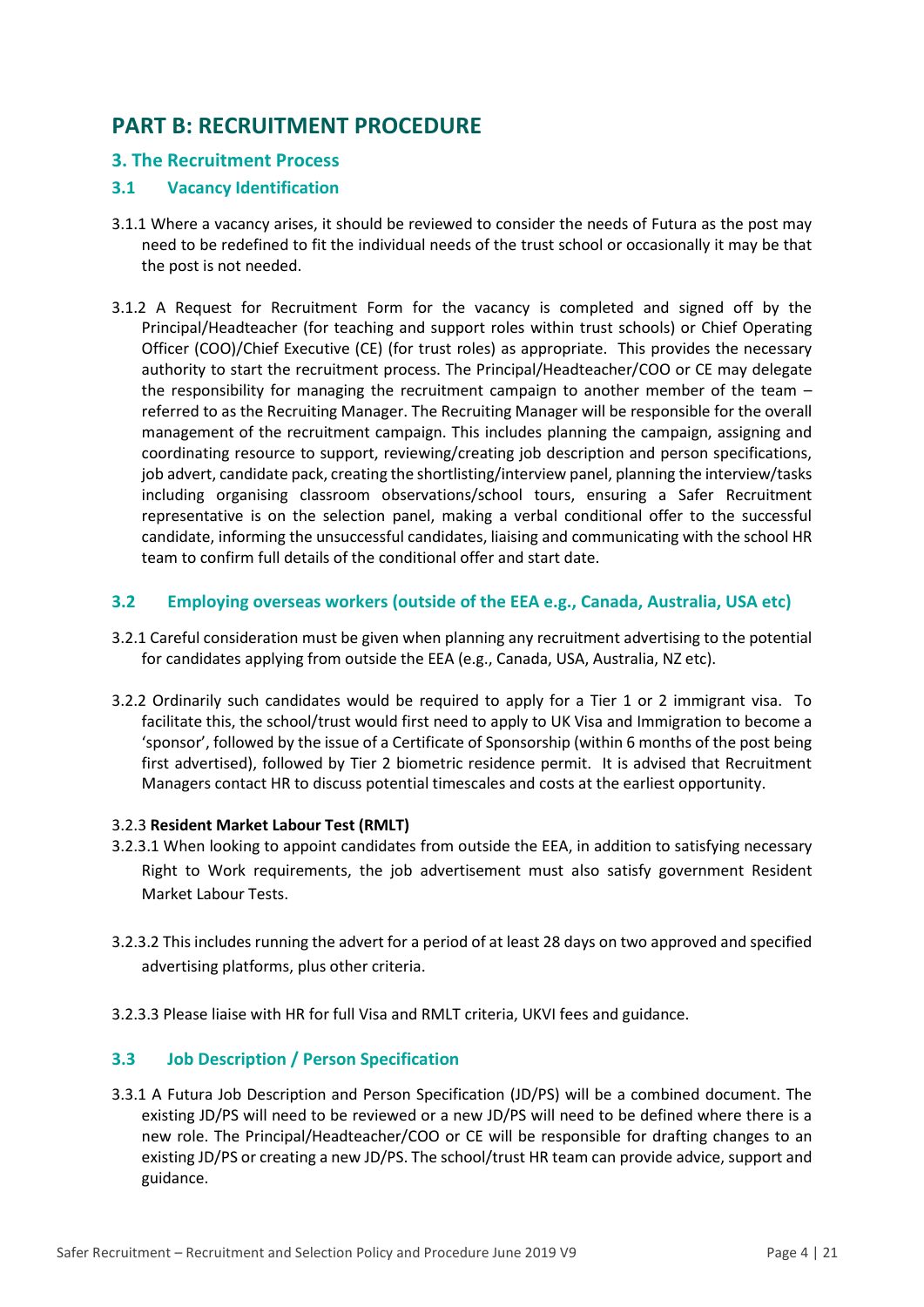#### 3.3.2 Job Description element of JD/PS

The Job Description element of any trust JD/PS should outline the main duties, responsibilities and accountabilities of the post. It should also contain details of the job title, salary and reporting lines, and outline any responsibilities associated with the role The following statement should be included in the JD/PS.

'Futura Learning Partnership is committed to safeguarding and promoting the welfare of children and young people and expects all staff and volunteers to share this commitment. Your suitability to work with children and young people will form part of the selection process.'

- 3.3.3 The successful candidate will be subject to a satisfactory enhanced Disclosure and Barring check, a Children's Barred list check (those working in Regulated Activity), two satisfactory references, satisfactory pre-employment health screening, for Teachers a Prohibition Check and for anyone involved in the management of the trust/academy, a section 128 direction check in relation to the children's workforce to satisfy safeguarding requirements. In some settings a Declaration will be required in order to meet our obligations under the 'Disqualification under the Childcare Act 2006.
- 3.3.4 The JD/PS should also include the following statement: 'The post-holder will be expected to contribute to the protection and welfare of children and young people, as appropriate, in accordance with any agreed trust/school policies and/or guidelines, reporting any issues or concerns to their immediate line manager'.
- 3.3.5 Person Specification element of JD/PS The Person Specification element of any trust JD/PS should outline the qualifications, skills, knowledge, experience and attributes/behaviours that are required from the post holder to enable him/her to carry out all the responsibilities and duties outlined in the job description. It will state whether these are Essential or Desirable requirements.
- 3.3.6 This information is essential and must not be discriminatory. Candidates should not be excluded from applying for a post as a result of the criteria being unnecessarily narrow.
- 3.3.7 Where appropriate for the role the following requirement will be included: "Evidence of suitability to work with children and young people".
- 3.3.8 Essential and Desirable criteria The Recruiting Manager will decide on the essential and desirable criteria for each post as the need to fill a post is identified.
- 3.3.9 The essential criteria are those requirements which a candidate needs to be able to perform the job. Candidates should be shortlisted according to which candidates are the 'best fit' against the essential criteria.
- 3.3.10 It is important that any essential or desirable criteria can be tested and objectively justified. As a result of the recruitment process, the successful candidate will be appointed on the basis of the 'best fit' to the essential criteria. The desirable criteria may be used to distinguish between candidates where more than one candidate is a close match to the essential criteria.

#### <span id="page-4-0"></span>**3.4 Advertising**

3.4.1 Once a vacancy has been identified, the Recruiting Manager will draft a job advert highlighting the main requirements of the role, the type of candidate that is sought and some of the benefits of working for the school/trust. The advert should include the closing date for applications, the interview date (if known) and who to contact for more information. The Recruiting Manager will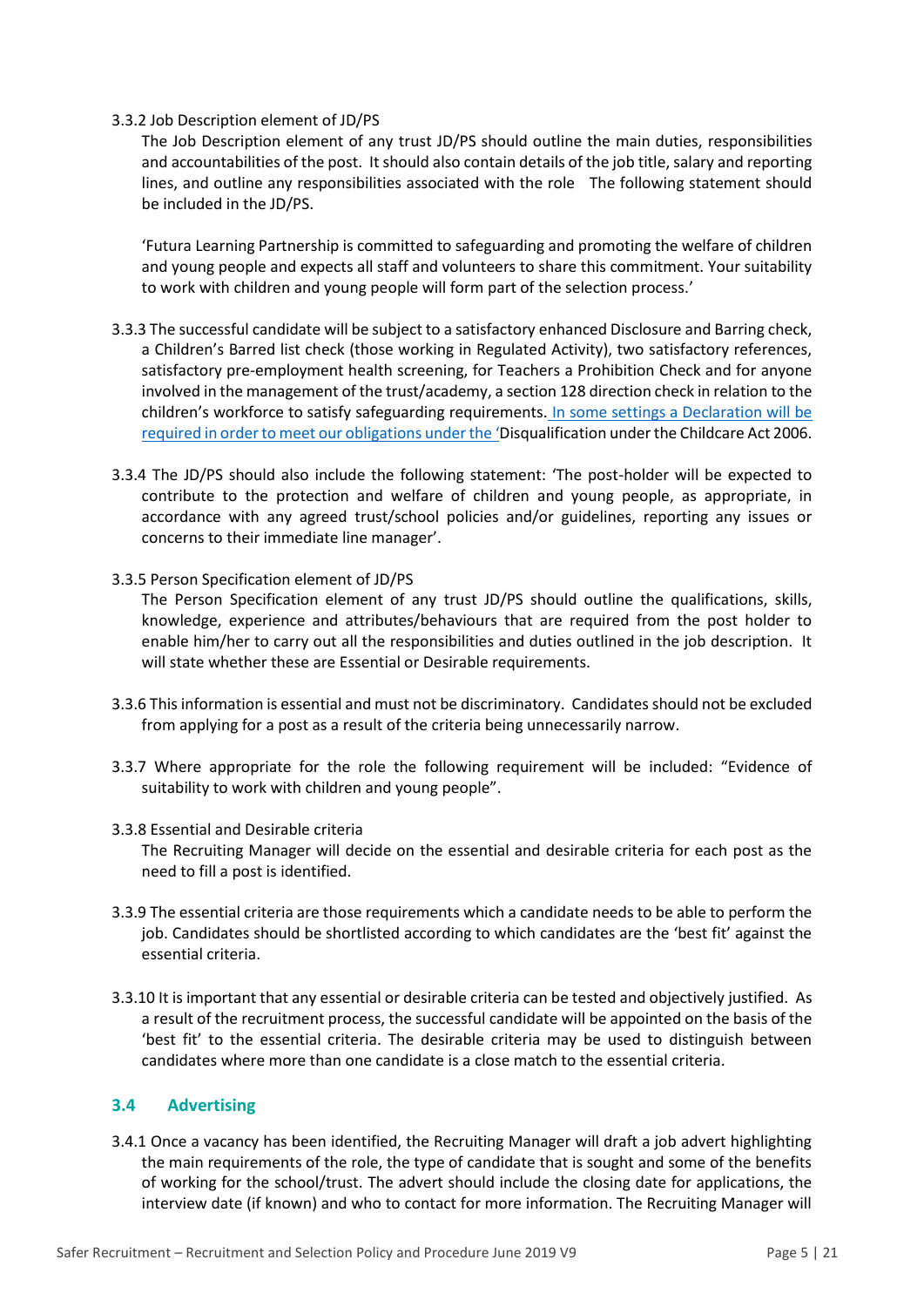then work with the School/trust HR team to fine-tune the advert, consider if any supporting material is required e.g. Candidate Pack, and where the vacancy should be advertised. For a teaching vacancy particular attention should be given to the specified resignation dates for teaching staff, these being:

- $31<sup>st</sup>$  of October to leave by the  $31<sup>st</sup>$  of December
- $\bullet$  28<sup>th</sup> of February to leave by the 30<sup>th</sup> of April
- $\bullet$  31<sup>st</sup> of May to leave by the 31<sup>st</sup> of August

(N.B. Where there is a Principal/Headteacher vacancy then a serving Principal/Headteacher must give an additional month's notice to his/her employer).

- 3.4.2 Depending on the role there are a number of different advertising routes. The school/trust HR team can provide advice, support and guidance to Recruiting Managers. All advertising will be online unless otherwise authorised by the Principal/Headteacher/COO or CE.
- 3.4.3 All posts will normally be advertised internally and externally unless internally ring fenced due to staffing reductions/re-structuring. All adverts will include confirmation of the requirement to safeguard and promote the welfare of children and young people. The following statement will be included on job advertisements:

'Futura Learning Partnership is committed to safeguarding and promoting the welfare of children and young people and expects all staff and volunteers to share this commitment. Your suitability to work with children and young people will form part of the selection process'.

- 3.4.4 Where the individual will be working in "Regulated Activity" reference will also be made to the fact that all successful applicants will be required to complete an Enhanced DBS disclosure and Barring Service check.
- 3.4.5 In the job advertisement terms should be avoided which could be seen as discriminatory e.g. dinner lady. The advert will be reviewed and signed off by the Recruiting Manager and school/trust HR team prior to the job advertisement being made live.

# <span id="page-5-0"></span>**3.5 DBS Checks**

3.5.1 The level of DBS certificate required, and whether a prohibition check is required, will depend on the role and duties of the employee. This is outlined in more detail in the document <https://www.gov.uk/government/publications/keeping-children-safe-in-education--2>

- 3.5.2 For most appointments, an enhanced DBS certificate, and a (children's) barred list check, will be required as the majority of staff will be engaging in regulated activity. In summary, a person will be considered to be engaging in regulated activity if as a result of their work they:
- Will be responsible, on a regular basis in a school, for teaching, training instructing, caring for or supervising children; or
- Will carry out paid, or unsupervised unpaid, work regularly in a school where that work provides an opportunity for contact with children; or
- Engages in intimate or personal care or overnight activity, even if this happens only once.
- 3.5.3 Applicants will be required to disclose all convictions and cautions, including those that are spent; the exception being certain, minor cautions and convictions which are 'protected' for the purposes of the 'Exceptions' order. The Futura Learning Partnership application form captures this information. Please see the filtering guidance for help with this: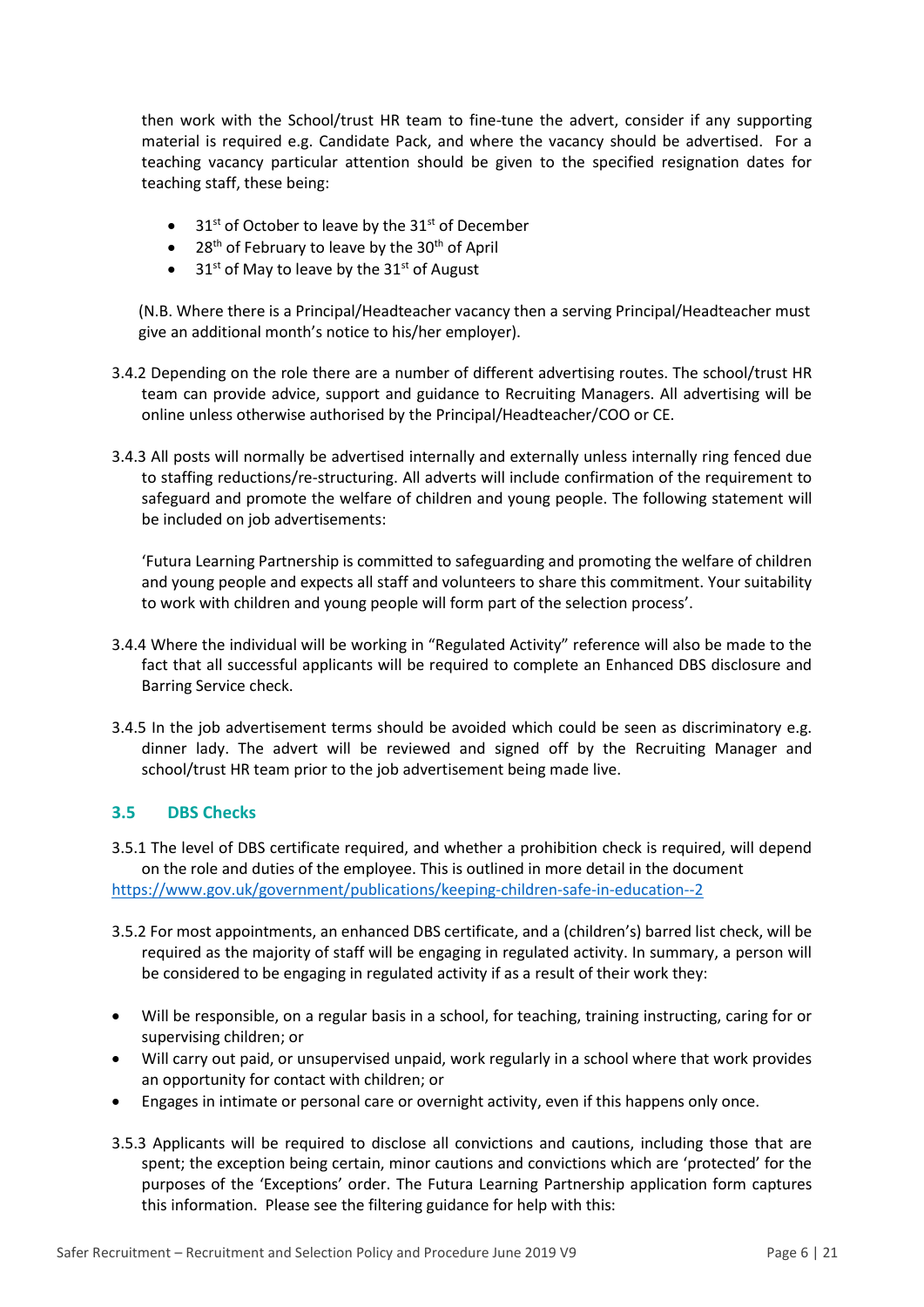<https://www.gov.uk/government/collections/dbs-filtering-guidance>

A more detailed description of regulated activity is provided within the document: <https://www.gov.uk/government/publications/keeping-children-safe-in-education--2>

3.5.4 For all other staff who have an opportunity for regular contact with children who are not engaging in regulated activity, an enhanced DBS certificate, which does not include a (children's) barred list check, will be appropriate This would include contractors however there may be contractors that would have the opportunity for contact with children and who work under a temporary or occasional contract. More detailed information on contractors is provided (paragraph 135-138) within the document:

<https://www.gov.uk/government/publications/keeping-children-safe-in-education--2>

3.5.5 It is expected that governors will also not ordinarily be engaged in regulated activity. Therefore, an Enhanced DBS certificate which does not include a (children's) barred list check will be appropriate.

For those governors who will be engaging in regulated activity (i.e., 1:1 student interviews, coaching etc., an Enhanced DBS with (children's) barred list check should be obtained.

3.5.6 In a school, a supervised volunteer who regularly teaches or looks after children is not in regulated activity. The Department for Education (DfE) has published separate statutory guidance on supervision and regulated activity which the trust should have regard to when considering which checks should be undertaken on volunteers. This is set out at Annex F in the document:

<https://www.gov.uk/government/publications/keeping-children-safe-in-education--2>

Please read in conjunction with section 5 page 21.

3.5.7 In addition to obtaining the DBS certificate described, anyone who is appointed to carry out teaching work will require an additional check to ensure they are not prohibited from teaching. For those engaged in management roles (in independent schools, including academies and free schools) an additional check is required to ensure they are not prohibited under section 128 provisions.

See the pre-appointments section on page 27 of the document:

<https://www.gov.uk/government/publications/keeping-children-safe-in-education--2>

3.5.8 Types of DBS checks There are three types of checks. For more information, see Annex E of the document:

<https://www.gov.uk/government/publications/keeping-children-safe-in-education--2>

- Standard: A check of the Police National Computer (PNC) records of convictions, cautions, reprimands and warnings;
- Enhanced: A check of the PNC records as above, plus other information held by the police which a chief officer considers relevant and considers ought to be disclosed; and
- Enhanced, with children's barred list check: For people working in regulated activity with children. This adds checks of the DBS Children's Barred List to the enhanced check.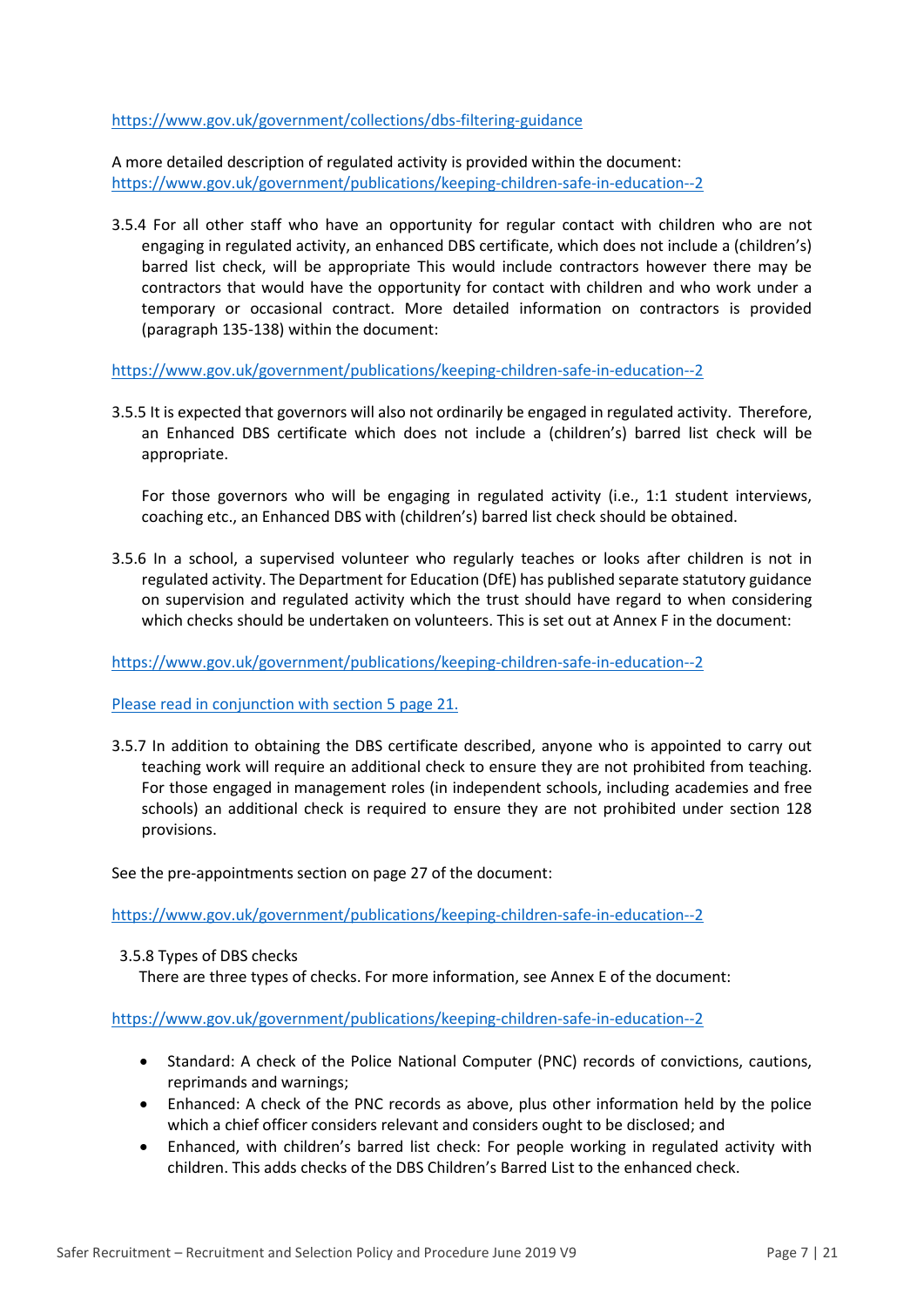Further information in relation to DBS checks is available on the DBS website.

- 3.5.9 When the DBS has completed its check of an applicant's PNC record and, if appropriate, whether or not they are on the barred list, the relevant information will be recorded on a certificate (the DBS certificate) that is sent to the applicant. The applicant must show the original DBS certificate to their potential employer before they take up post or as soon as practicable afterwards.
- 3.5.10 Where the trust allows an individual to start work in regulated activity before the DBS certificate is available, then they should ensure that a risk assessment has been undertaken and approved, arrangements made for the individual to be appropriately supervised, and that all other checks, including a separate children's barred list check, have been completed.
- 3.5.11 Futura staff who work in childcare provision or who are directly concerned with the management of such provision, will need to ensure that appropriate checks are carried out to ensure that individuals are not disqualified under the Childcare (Disqualification) Regulations 2009. Further information on the staff to whom these regulations apply, the checks that should be carried out, and the recording of those checks can be found in Disqualification under the Childcare Act 2006 statutory guidance.

#### <https://www.gov.uk/government/publications/disqualification-under-the-childcare-act-2006>

3.5.12 If the trust knows or has reason to believe that an individual is barred, it commits an offence if it allows the individual to carry out any form of regulated activity. There are penalties of up to five years in prison if a barred individual is convicted of attempting to engage or engaging in such work

#### 3.5.13 DBS Update Service

Individuals can join the DBS Update Service at the point an application for a new DBS check is made, enabling future status checks to be carried out to confirm that no new information has been added to the certificate since its issue (an annual fee applies for applicants using this service). This allows for the portability of certificate across employers.

To take advantage of this service the trust will need to:

- Establish if the applicant has registered for the DBS Update Service
- Obtain the individuals consent to undertake an online check via the DBS Update Service
- Examine the original DBS Certificate to ensure:
- It is for the appropriate workforce level and level of check required e.g. enhanced plus children's barred list check
- The certificate matches the individual's identity

This will allow the trust to carry out a free online check and would identify if there has been any change in information recorded since the initial certificate. Individuals can see a full list of organisations that have carried out a status check on their account.

#### 3.5.14 Accepting a previously issued DBS certificate

There is no requirement to obtain an enhanced DBS certificate or carry out checks for events that may have occurred outside the UK if, in the three months prior to their appointment, the applicant has worked:

• In a school in England in a post which brought them into regular contact with children or young persons in any post in a school since 12 May 2006; or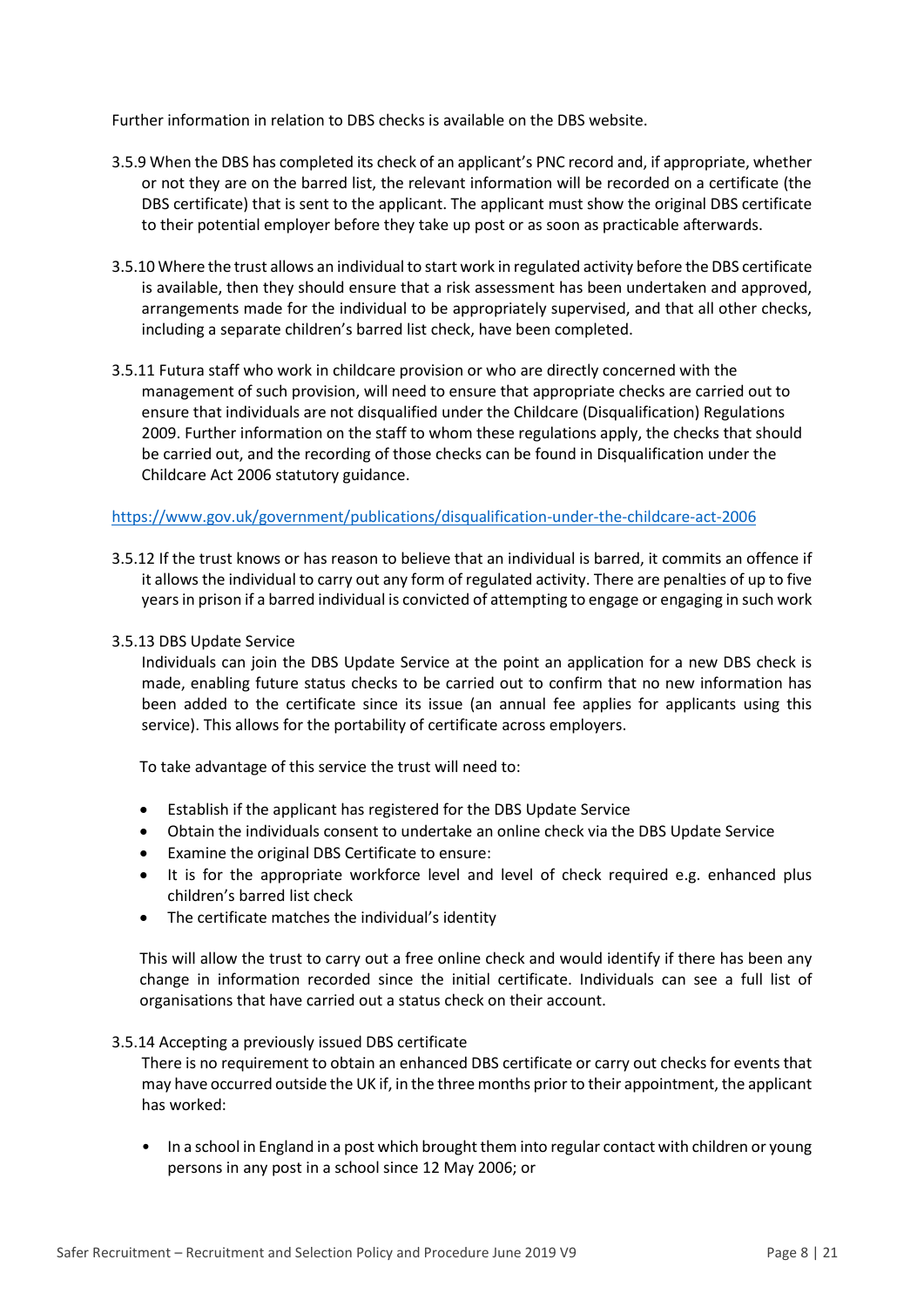• In an institution within the further education sector in England or in a 16-19 Academy, in a post which involved the provision of education which brought the person regularly into contact with children or young persons.

However, if the DBS certificate being presented is more than 3 years old the trust will request a new DBS certificate.

# <span id="page-8-0"></span>**3.6 Checks on overseas staff**

- 3.6.1 The same checks should be made on overseas staff as for all other staff, (although it is not possible to conduct overseas Disclosure and Barring Service checks). A 'Certificate of Good Conduct' or equivalent should be obtained.
- 3.6.2 Where an applicant has worked or been resident overseas for 6 months or more in the previous 5 years, the trust will require additional information; this is in the form of a check of the applicant's criminal record and conduct which will be evidenced from the relevant authority in that country. Not all countries provide this service and advice can be sought from the Disclosure and Barring Service.

Information relating to specific countries can be found here:

<https://www.gov.uk/government/publications/criminal-records-checks-for-overseas-applicants>

# <span id="page-8-1"></span>**3.7 Prohibition checks**

3.7.1 Prohibition orders are made by the Secretary of State following consideration by a professional conduct panel convened by Teachers Regulation Agency (Teacher Services System run by the Teacher Referral Agency (TRA). Pending such consideration, the Secretary of State may issue an interim prohibition order if it is considered to be in the public interest to do so.

#### 3.7.2 Prohibition of Teachers

Prohibition orders prevent a person from carrying out teaching work in schools, sixth form colleges, 16 to 19 academies, relevant youth accommodation and children's homes in England. For further information, see Teacher misconduct: the prohibition of teachers.

A person who is prohibited from teaching must not be appointed to work as a teacher in such a setting. A check of any prohibition will be carried out using the Teacher Services' System. This check will identify any existing prohibitions and sanctions made by the General Teaching Council for England (GTCE) before its abolition at the end of March 2012, and to provide information about any teacher qualifications held and whether induction has been passed i.e. that a candidate to be employed as a teacher is checked to ensure there are no restrictions/sanctions that have been imposed by the regulators of the teaching profession as follows:

- Teachers who have failed induction or probation
- General Teaching Council for England (GTC) sanctions
- Teachers and others prohibited from the profession
- Teachers sanctioned in other EEA member states

#### 3.7.3 Prohibition on Participation in Management in schools/academies

A section 128 direction (The Independent Educational Provision in England (Prohibition on Participation in Management) Regulations 2014) prohibits or restricts a person from taking part in the management of an independent school, including academies and free schools. A person who is prohibited is unable to participate in any management (any member of the teaching team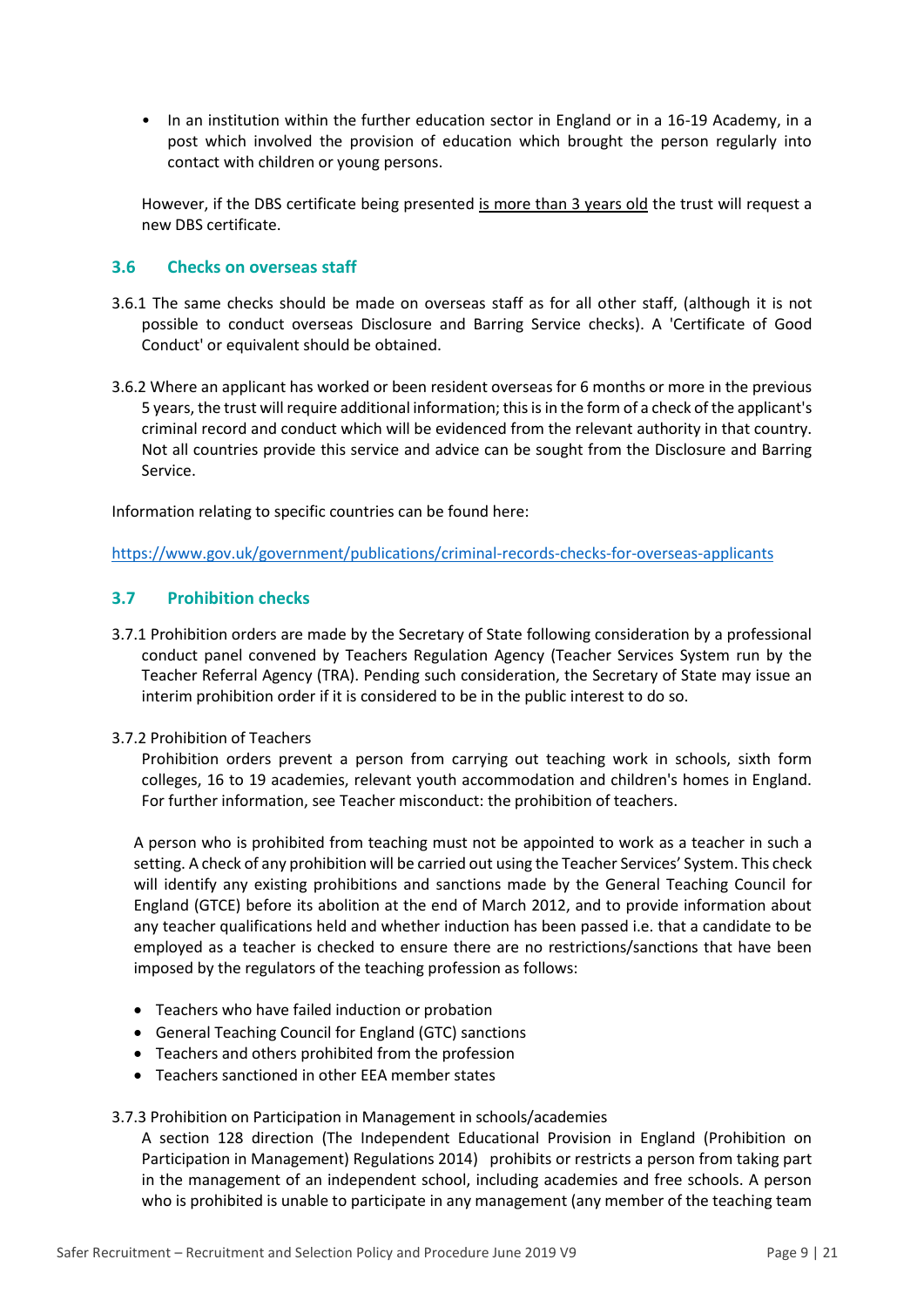above a classroom teacher or support staff with management responsibilities) of an independent school such as: a management position in an independent school, academy or free school as an employee; a trustee of an academy or free school trust; a governor or member of a proprietor body for an independent school; or a governor on any governing body in an independent school, academy or free school that retains or has been delegated any management responsibilities.

A check for a section 128 direction will be carried out using the Teacher Services' system (TRA). Where the person will be engaging in regulated activity, a DBS barred list check with children's barred list will also identify any section 128 direction.

# <span id="page-9-0"></span>**3.8 Pre-appointment checks**

#### 3.8.1 All new appointments

Any Futura offer of appointment made to a successful candidate, including one who has lived or worked abroad, must be conditional on satisfactory completion of the necessary pre-employment checks.

When appointing new staff, the trust must:

- Verify a candidate's identity. Identification checking guidelines can be found on the GOV.UK website
- Obtain (via the candidate) a certificate for an enhanced DBS check which will include children's barred list information, for those who will be engaging in regulated activity
- Obtain a separate barred list check and risk assessment if an individual will start work in regulated activity before the DBS certificate is available
- Verify the candidate's mental and physical fitness to carry out their work responsibilities. A job applicant can be asked relevant questions about disability and health in order to establish whether they have the physical and mental capacity for the specific role. The trust uses a pre-employment medical questionnaire which is then assessed by an Occupational Health Doctor for fitness to perform the role
- Verify the person's right to work in the UK. If there is uncertainty about whether an individual needs permission to work in the UK, then the trust should follow advice on the GOV.UK website;
- If the person has lived or worked outside the UK for 6 months or more in the previous 5 years, make any further checks the school or college consider appropriate in line with paragraph 114 on page 33 of the following:
- <https://www.gov.uk/government/publications/keeping-children-safe-in-education--2>
- Verify professional qualifications, as appropriate.
- Complete a Self-Declaration Form for staff to whom the Childcare (Disqualification) Regulations 2009 apply
- Check that a person taking up a management position as described on page 7 (Section 128 direction) is not subject to a section 128 direction made by the Secretary of State
- Ensure consent is given prior to references being sought.
- 3.8.2 Individuals from overseas additional checks

Those who have lived and worked outside the UK must undergo the same checks as all other staff. In addition, the trust must make any further checks they think appropriate so that any relevant events that occurred outside the UK can be considered. These further checks should include a check for information about any teacher sanction or restriction that an EEA professional regulating authority has imposed, using the TRA Teacher Services' system. Although restrictions imposed by another EEA regulating authority do not prevent a person from taking up teaching positions in England, schools and colleges should consider the circumstances that led to the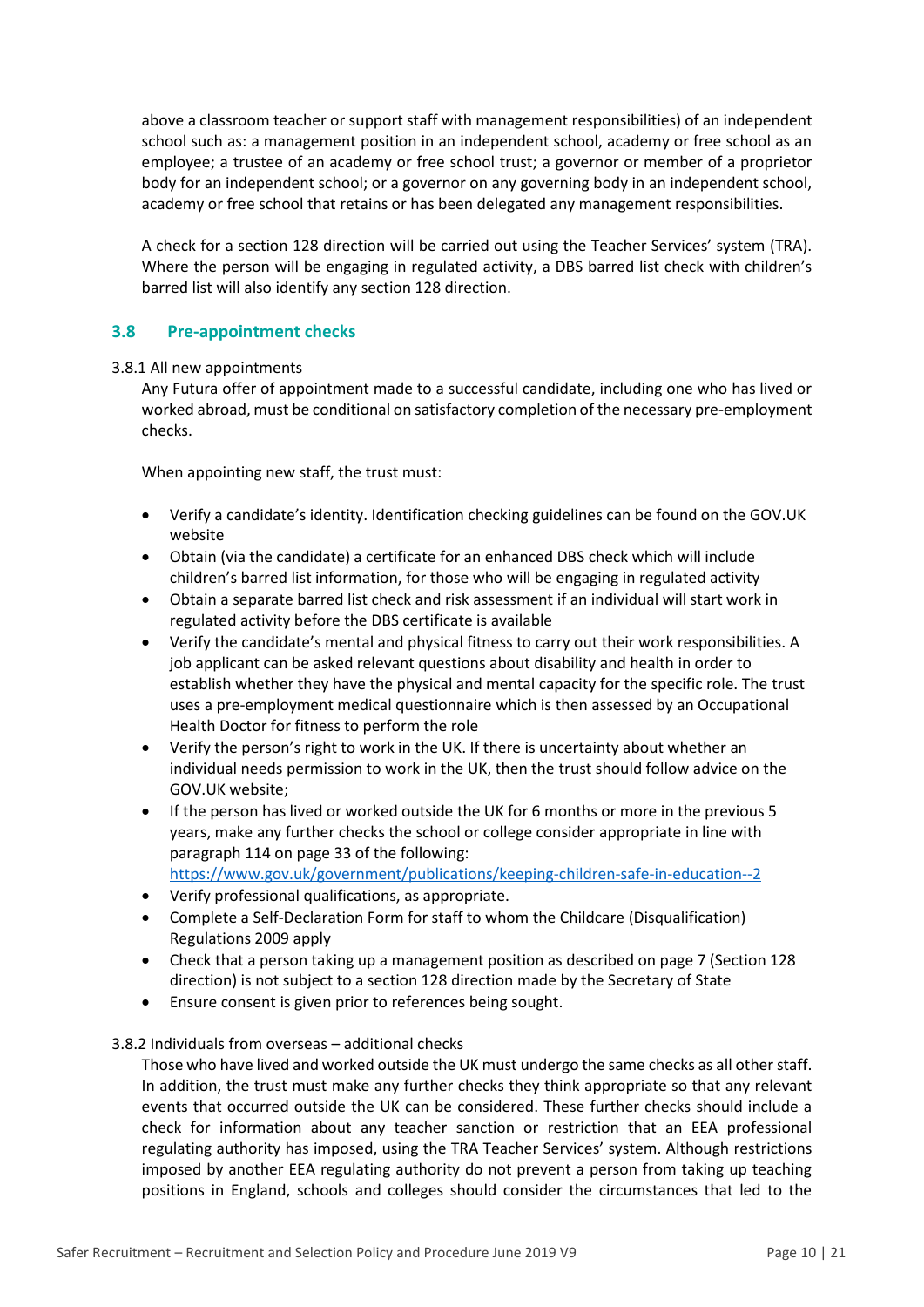restriction or sanction being imposed when considering a candidate's suitability for employment. (EEA regulators of the teaching profession will share details of any sanction or restriction that they impose on a teacher on or after 18 January 2016, with all other EEA teacher regulators. Teacher Services' system sets out how to obtain additional information about any EEA sanction/restrictions identified).

Guidance from the Home Office on criminal record checks for overseas applicants and the employment of overseas-trained teachers is available here:

[https://www.gov.uk/government/publications/criminal-records-checks-for-overseas-applicants.](https://www.gov.uk/government/publications/criminal-records-checks-for-overseas-applicants)

Further information on the requirements for overseas-trained teachers from the EEA to teach in England, and the award of qualified teacher status for teachers qualified in Australia, Canada, New Zealand and the United States of America is available here:

[https://www.gov.uk/government/publications/employing-overseas-trained-teachers-from](https://www.gov.uk/government/publications/employing-overseas-trained-teachers-from-outside-the-eea)[outside-the-eea](https://www.gov.uk/government/publications/employing-overseas-trained-teachers-from-outside-the-eea)

Using the Teacher Services' System (TRA) the trust will ensure that a candidate to be employed as a teacher are checked to ensure there are no restrictions/sanctions that have been imposed by the regulators of the teaching profession as follows:

- Teachers who have failed induction or probation
- General Teaching Council for England (GTC) sanctions
- Teachers and others prohibited from the profession
- Teachers sanctioned in other EEA member states

All other 'pre-appointment checks must still be completed, including where the individual is engaging in regulated activity, where a children's barred list check will be required or they are in a management capacity and a Section 128 direction check is clear. The trust may also choose to request an enhanced DBS certificate should they wish to do so.

Note: The DBS will not provide barred list information on any individual, including volunteers, who are not engaging in regulated activity.

Full information can be found in the document

<https://www.gov.uk/government/publications/keeping-children-safe-in-education--2>

# <span id="page-10-0"></span>**3.9 Single Central Record**

- 3.9.1 Each trust academy/school will have its own Single Central Record (SCR) which will be located in a secure area on the school drive. Each academy/school will have a designated person who is responsible for updating the Single Central Record. The school/trust HR team (designated person) will add new starters and update records, including Leavers, once they have been provided all the relevant information. It is vital that the SCR is as accurate as possible at any given time, this is the responsibility of the designated person.
- 3.9.2The information that must be recorded in respect of staff members (including teacher trainees on salaried routes and volunteers) is whether the following checks have been carried out or certificates obtained, and the date on which each check was completed/certificate obtained:
	- Identity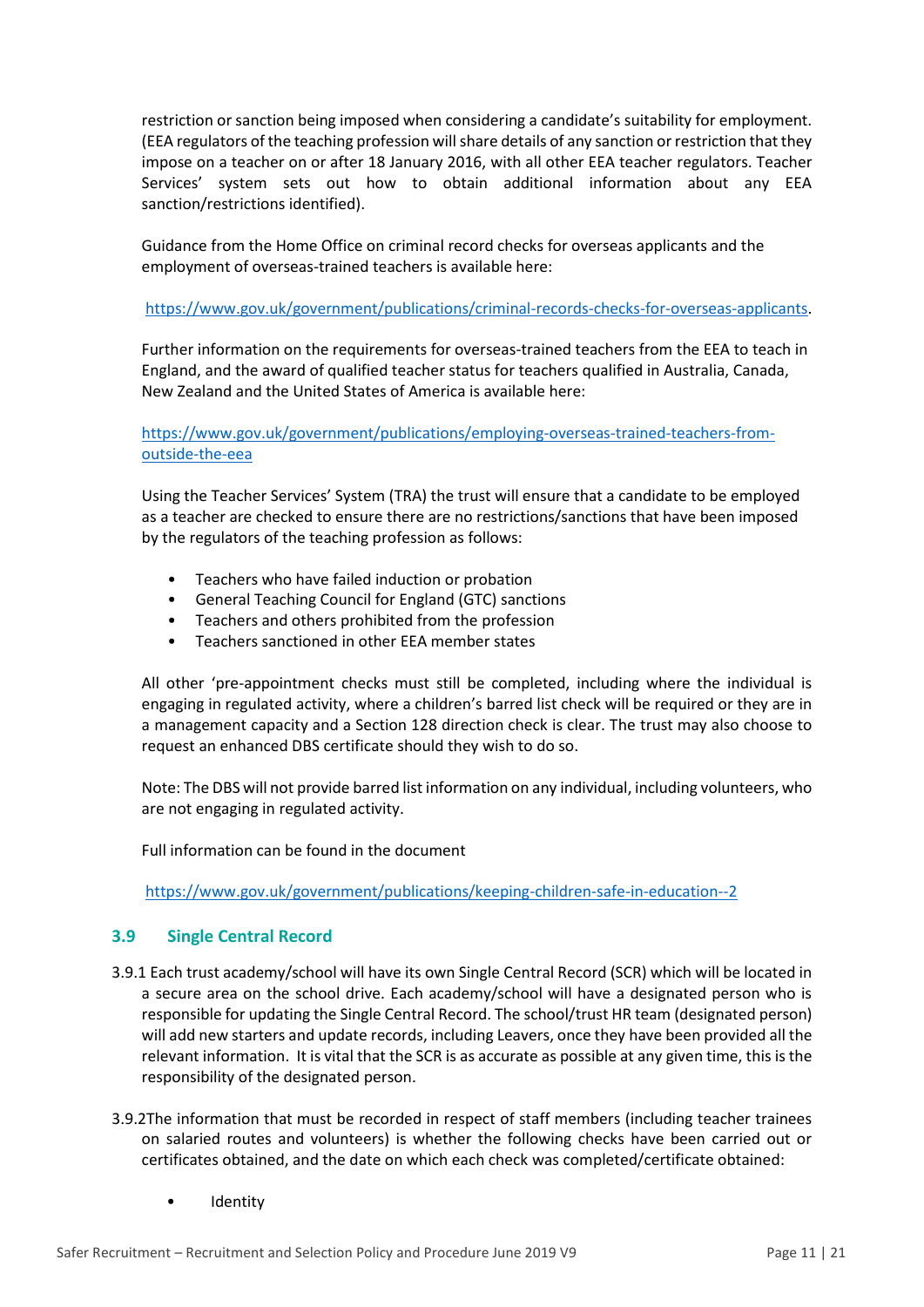- Qualifications (where legally required e.g. Qualified Teacher Status)
- DBS children's barred list check
- Section 128 direction clear (where appropriate)
- Teacher prohibition check
- Enhanced DBS disclosure check
- Confirmation of the right to work in the United Kingdom
- Further checks on people who have lived or worked outside the UK; this would include recording checks for those European Economic Area (EEA) teacher sanctions and restrictions
- Overseas checks (where applicable)
- Disqualification under The Childcare Act (where relevant) for managers and staff in regulated activity within the remit of this regulation (e.g. Early Years and Primary settings)
- Proof of Right to work in the UK
- Medical Clearance confirmation
- Reference checks
- Date of check, evidence provided, who undertook the check
- For newly appointed staff, the Safer Recruitment accredited person on the recruitment panel
- 3.9.3 For agency/supply staff, schools will include on the SCR whether written confirmation has been received that the agency/employment business supplying the member of supply staff has carried out the relevant checks and obtained the appropriate certificates and references. In addition, the date that confirmation was received and whether any enhanced DBS check certificate and where required a Children's Barred List check has been provided in respect of the member of staff.
- 3.9.4 In addition the Identity, DBS Enhanced check, Proof of Right to Work (Trust Board only), Disqualification under The Childcare Act (where relevant) and overseas police checks (where relevant) records of all volunteers, governors and trustees of the AGCs and trust board will be recorded on the SCR.
- 3.9.5 The HR team in conjunction with Senior Managers/Governors will carry out audits and spot checks throughout the academic year.

# <span id="page-11-0"></span>**3.10 Recruitment Pack**

3.10.1 The recruitment pack should include:

- The advertisement. This will detail:
	- The job title, closing dates, payscale, location of the role, information about the role, information about the school/trust, who to contact for more information about the job (if applicable), how to apply, the planned interview dates. A statement highlighting Futura Learning Partnership's commitment to safer recruiting procedures. This will encourage suitable applicants and discourage undesirable individuals. Confirmation that questions about safeguarding will also be asked within the interview should also be provided to potential candidates (refer to section 3.2 and 3.3).
- A link to the trust school Child Protection Policy and Behaviour Management Policy
- The JD/PS
- An application form (2 versions are available, Teacher Application Form and Support Staff Application Form). These forms have included within them a statement saying that only a fully completed application form will be accepted and not CVs without an application form due to safeguarding requirements. In addition, the application form states the requirement for two references (one of which is the previous employer).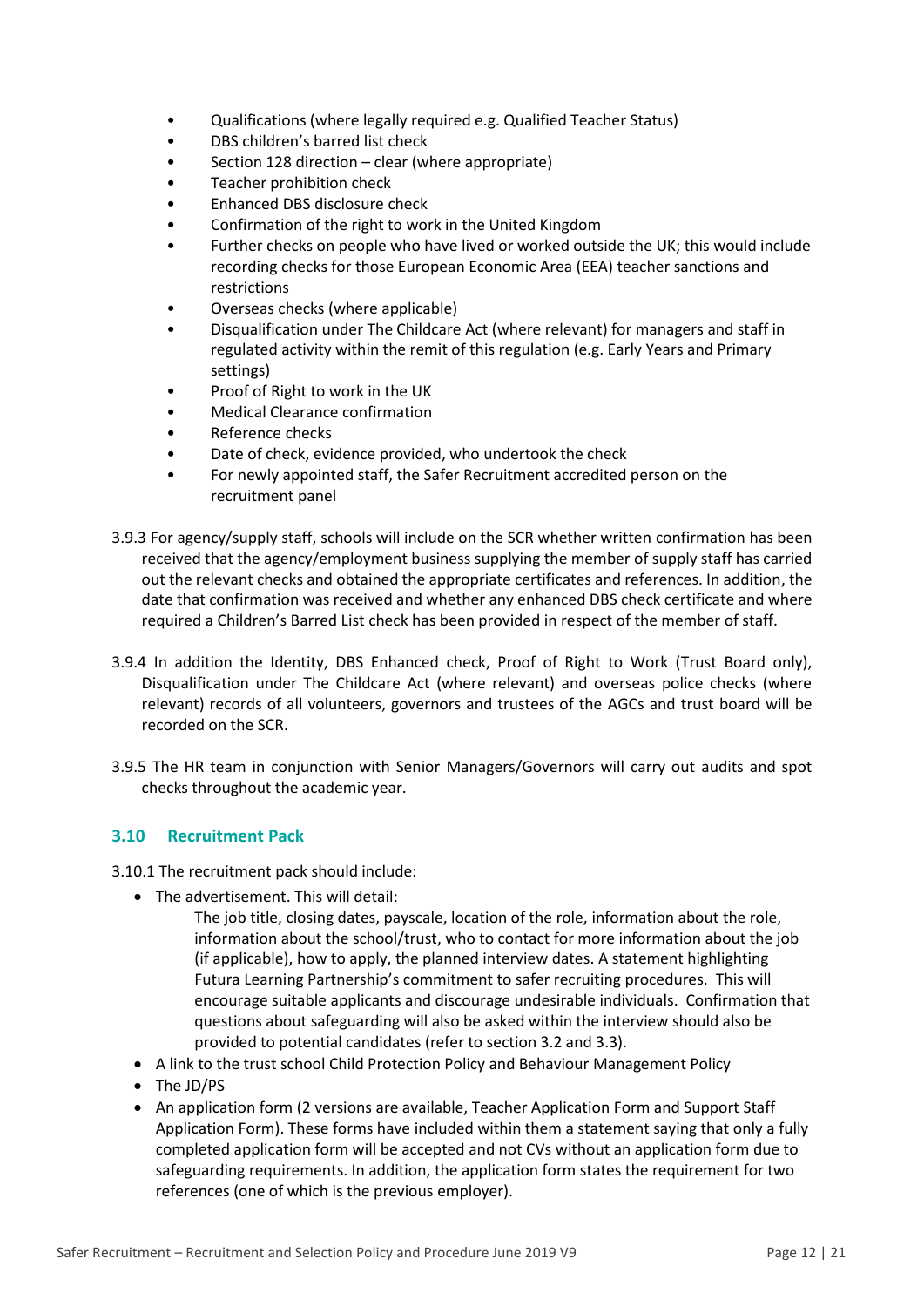The Equalities Statement – this is contained within the application forms

Note: For internal advertisements e.g. in the case of an internal re-structuring process, a letter of application is likely to be sufficient.

# <span id="page-12-0"></span>**4. Selection**

#### <span id="page-12-1"></span>**4.1 The Selection Panel**

4.1.1 The Recruiting Manager will organise the Selection Panel which will consist of at least two members and will ideally include the direct line manager of the position. At least one member of the panel will have received appropriate recruitment training including 'Safer Recruitment'. In exceptional circumstances, where this is not possible, at least one panel member will have received a briefing from a current member of staff who has received the appropriate Safer Recruitment training. Other members should as a minimum ensure that they have a full understanding of this policy, in order to ensure they are fully aware of their roles and responsibilities alongside the relevant legislation. Directors will be involved in appointments for middle and senior leadership positions and other positions where appropriate.

(Principal/Headteacher/COO/CE appointments will require ratification by the Directors of the trust in consultation with the AGC).

- 4.1.2 The Panel will agree a Chairperson, who will be responsible for managing the interview and selection process, making the job offer and ensuring that the agreed procedures are followed.
- 4.1.3 All members of the Panel should be involved at all stages of the selection process.

#### <span id="page-12-2"></span>**4.2 Selection Methods**

4.2.1 The selection panel should agree selection methods to be used in assessing candidates. Depending on the requirements of the post, these could include in addition to an interview:

- Presentations
- Aptitude tests
- Role plays
- **•** Group discussions
- Student Panel
- Work samples (e.g. in-tray exercises or other practical tests based on simulation of real work)
- Written submissions
- Case studies
- Skills tasks (e.g. teacher observations, numeracy tests, etc.)

#### <span id="page-12-3"></span>**4.3 References**

4.3.1 The purpose of seeking references is to obtain objective, verifiable and factual information to support appointment decisions.

4.3.2 The request for a reference should remind the referee that they have a responsibility to ensure that the reference is accurate, and that the content of the reference may be discussed with the candidate.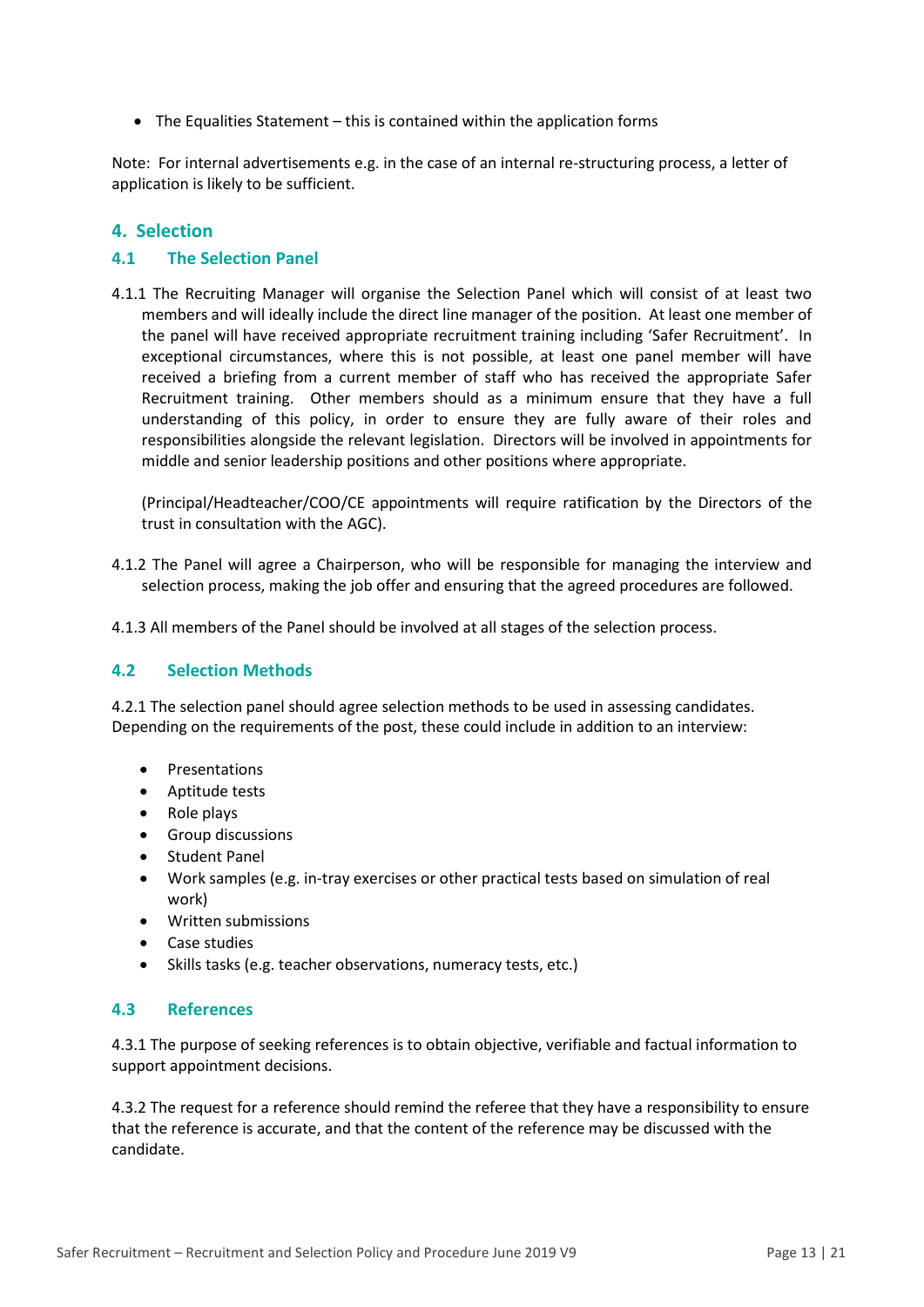- 4.3.3 In accordance with its statutory obligations and as a matter of good recruitment practice, the trust will always seek to obtain 2 references for every new employee. Wherever possible this will be from the applicant's current and most recent employers, and will be those stated on the job application form. Where the applicant has previously been employed in an education or child care setting, a reference will always be sought from that employer even if they are not the current or most recent employer.
- 4.3.4 For internal candidates any references currently held on their personal file will be shared with the recruiting manager. One additional reference will be requested from the applicant's current line manager/headteacher at the trust.

If no prior references are held on file, 2 references should be requested in line with paragraph 6.1.

- 4.3.5 References from current line manager/principal/headteacher are required for all cross-trust appointments.
- 4.3.6 External candidates nominating a referee who is a current member of trust school staff should be asked to supply an additional/alternative referee (to avoid any potential conflict of interest for the referee.
- 4.3.7 Email addresses for referees should be checked to ensure they are an organisation email address and not a personal email account.
- 4.3.8 The reference request is sent to the referee with a JD/PS which provides details of the job role together with a Reference Request Form which is completed by the referee and returned to trust. The Form requests information on the following:
	- Confirmation of employment dates (then cross checked against application form)
	- Details of the referee's relationship with the candidate
	- Evidence of the candidate's ability to meet the requirements of the JD/PS
	- Specific verifiable comments about performance history and conduct
	- Any current disciplinary sanctions
	- Any disciplinary sanctions where the employee was subject to proceedings relating to working with children including any which are 'time expired'.
	- Details of any concerns that relate to the safety and welfare of children
	- Candidates suitability to work with children
	- Amount of days absent in the last 12 months.
- 4.3.9 The reference must be signed, dated, the name of the organisation is provided together with the position of the person completing the reference.
- 4.3.10 All references received must be sent to the Principal/Headteacher/COO/CE as appropriate (and the Recruiting Manager, if this is a different person) to review (and verify reference 1).
- 4.3.11 In any case where a reference has not been obtained on the preferred candidate before interview, the Panel must ensure that it is received and scrutinised, and any concerns are resolved satisfactorily, before the successful candidate's appointment is confirmed. Any offer of appointment will be subject to satisfactory references (unless these references have already been received and are satisfactory) and the normal pre-appointment checks.
- 4.3.12 Please refer to the Reference policy for further information.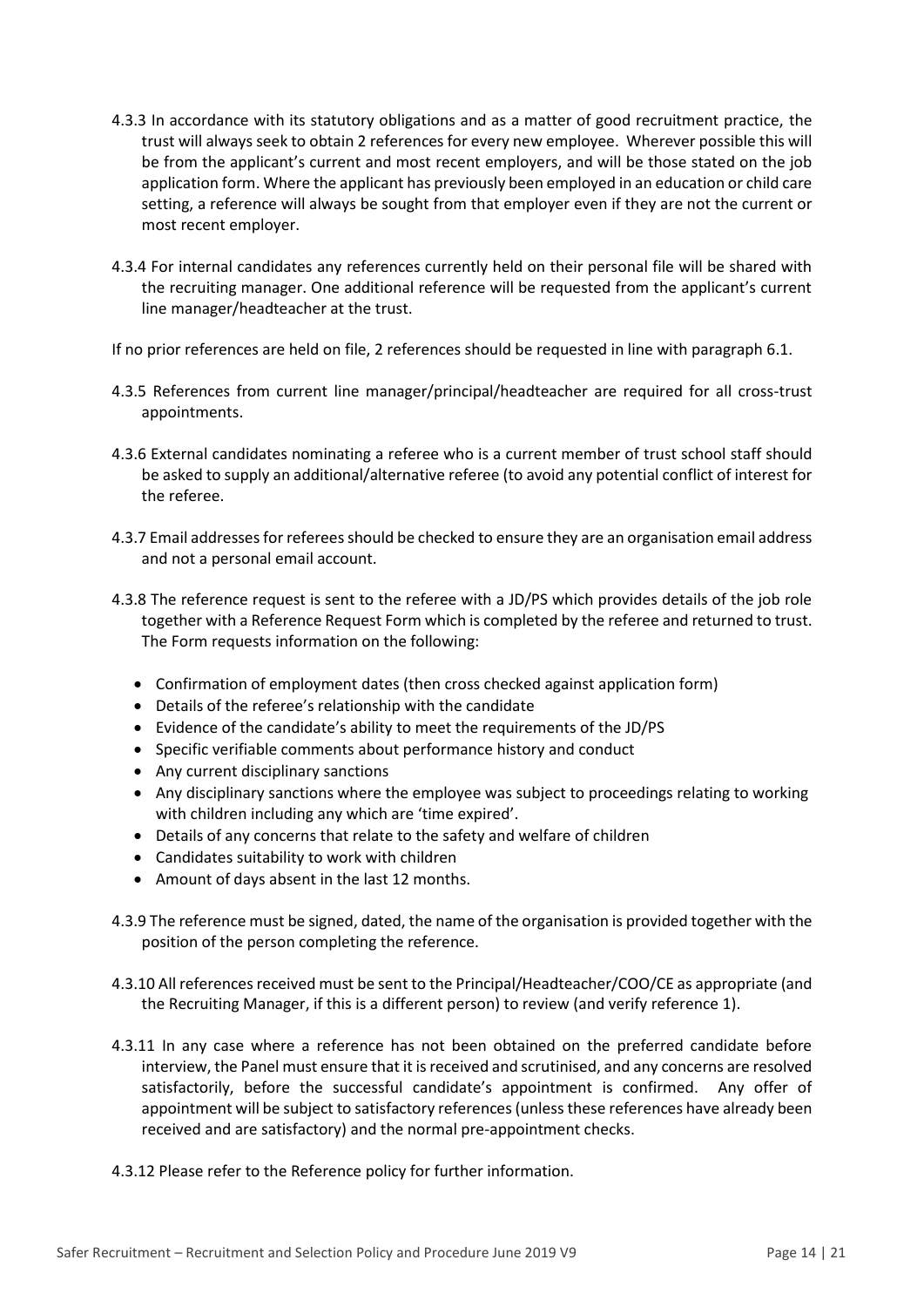#### <span id="page-14-0"></span>**4.4 Shortlisting**

- 4.4.1 This will be based on the information contained in the application form and measured against the requirements specified in the person specification.
- 4.4.2 The Panel will meet to consider which of the applicants meet the essential criteria (and the desirable criteria where there is a need to distinguish between more than one candidate who meets the essential criteria).
- 4.4.3 Each applicant will be judged against the criteria in a consistent manner without discrimination. Records should be kept of the shortlisting process and will include reasons why it was felt that candidates did not meet the criteria. This information will be kept for a period of 6 months, to enable the trust to maintain written evidence of decision in case of a challenge from applicants.
- 4.4.4 If a Panel member knows any of the applicants, they should declare this at the shortlisting stage. This will not necessarily mean that the panel member can no longer be involved in the process.
- 4.4.5 There is no automatic right for internal applicants to be shortlisted. However, if they are not shortlisted, then the line manager will provide feedback to those individual applicants.
- 4.4.6 It is acceptable to shortlist only one candidate where that candidate alone has met the shortlisting criteria. However, in such circumstances it might be appropriate to re-advertise in order to obtain a wider choice of candidates.
- 4.4.7 Once the Panel has agreed on the shortlist, the candidates will be called for interview. The Recruiting Manager will advise school HR support officer of shortlisted candidates; they will then send invitations to interview which will include:
	- The date, time and venue of the selection process
	- Where and to whom they should report on arrival.
	- An outline of the day, including any pre-interview preparation, tasks or selection tests required of candidates.
	- A request for documentation required to prove identification, and satisfy DBS requirements.
	- A request to bring in certificates to confirm qualifications.
	- A statement asking candidates if they require any reasonable adjustments to enable them to take part in the interview process.
- 4.4.8 Having established the process, the Panel will prepare an assessment pro forma to record relevant information about each candidate's performance.

# <span id="page-14-1"></span>**4.5 Interviews**

- 4.5.1 Candidates should be asked to provide proof of identity when invited to an interview and also provide originals of qualification certificates. (The Recruiting Manager should ensure there is a responsible person available on the day to ensure that identification and qualifications are checked for authenticity and are photocopied).
- 4.5.2 The main objective of an interview is to get an accurate picture of a candidate's suitability for a post.
- 4.5.3 The Panel will prepare for the interview in advance by deciding on a set of "core" questions designed to assess the ability of the candidates to meet specific criteria on the person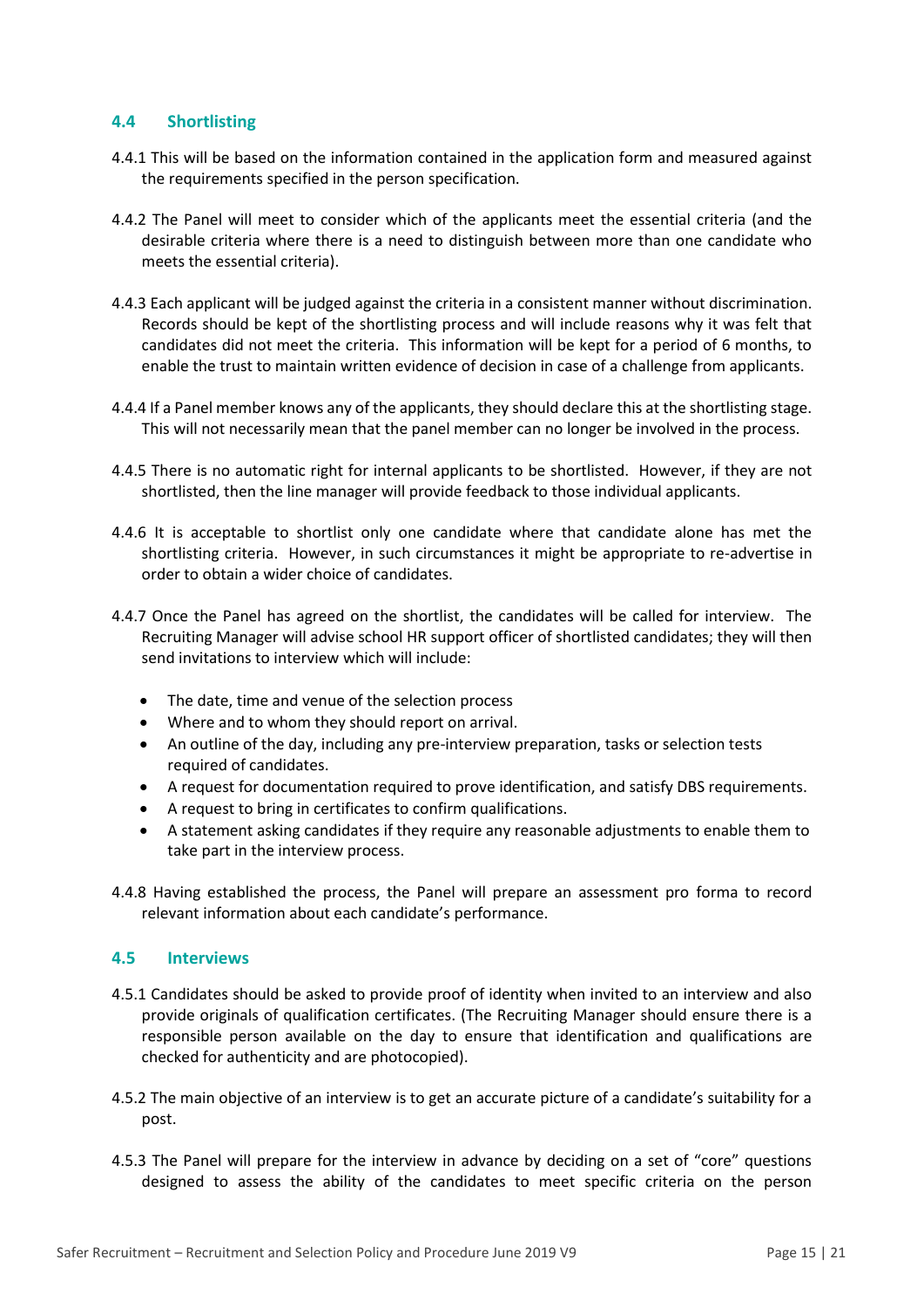specification, and to assess their suitability and motivation to work with young people. All candidates will be asked the core questions.

- 4.5.4 If a candidate has, in answer to a previous question, appeared to answer a subsequent core question, then the question should still be asked. This gives the candidate the opportunity of addressing the question directly or providing supplementary information to the response already given.
- 4.5.5 Supplementary questions may be asked by any Panel member provided they are relevant to the person specification criteria.
- 4.5.6 Supplementary questions may also be asked of individual candidates in order to explore safeguarding issues based upon their application and reference details; such as gaps in training or employment. Candidates will be expected to satisfactorily explain any gaps in their employment history and explain any discrepancies in the information they have provided.
- 4.5.7 Candidates must be judged solely on the evidence provided within the interview/selection process in terms of their ability to do the job.
- 4.5.8 Each aspect of the selection process will be judged according to the individual candidate's performance.
- 4.5.9 The Panel members will also measure each candidate's responses to each question during his/her interview and will use a separate assessment form for each candidate. Panel members should take notes during the interview to assist with the objective comparison of an individual candidate's performance.

#### <span id="page-15-0"></span>**4.6 Making the decision**

- 4.6.1 Candidates should be evaluated objectively on an individual basis against the essential selection criteria (and the desirable criteria as appropriate). The Selection Panel need to ensure that all candidates are treated fairly and the candidates should feel they have had every opportunity to explain how their knowledge, skills and experience make them suitable for the job in question.
- 4.6.2 The successful candidate should be the individual who achieves the best performance in relation to the essential criteria (and the desirable criteria as appropriate).

# <span id="page-15-1"></span>**4.7 Offering the post**

4.7.1 Following the interview, a verbal *conditional offer* will be made by the Recruiting Manager. The Recruiting Manager will liaise with the school HR team regarding the start date to ensure it is practical for all recruitment/safer recruitment activities to be completed in time for the start date.

4.7.2 The school HR team will then send a written conditional offer together with a new starter pack, usually within 3 working days of receipt of all information from the RM. All offers of appointment must be subject to the necessary pre-appointment checks; including satisfactory references (if not already received) one of which must be from the most recent employer, pre-employment medical clearances for external applicants, DBS and barred list/prohibition/section 128 directive (where appropriate) checks, and checks for professional qualifications. The Recruiting Manager should contact unsuccessful candidates providing them with an explanation as to why they were not appointed to the post on that occasion.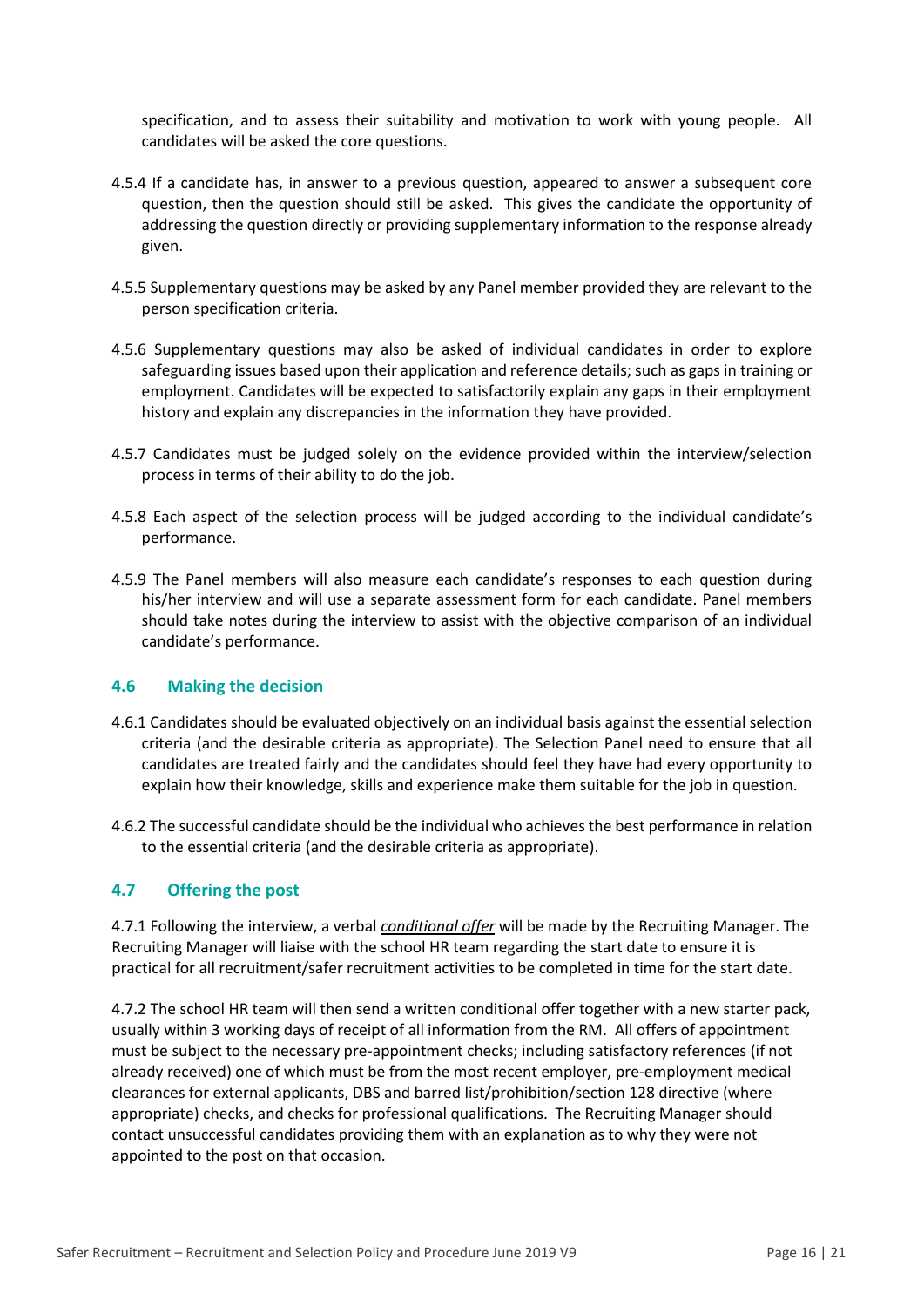- 4.7.3 The school HR team will make arrangements for appropriate appointment documentation to be completed and checked; a Recruitment Checklist will be attached to each new starter personnel file to ensure all aspects of recruitment/safer recruitment are completed prior to the agreed start date.
- 4.7.4 New employees should not be given a start date until **all** clearances are received and are confirmed as satisfactory. However, with approval from the Headteacher and Head of HR it may be possible to start an employee with 1 reference rather than 2 **if** this is from the existing or most recent employee. The 2<sup>nd</sup> reference will be required within a reasonable timescale.
- 4.7.5 A written Statement of Terms and Conditions of Employment will be provided to the employee within 2 months of the start of employment as per current guidance [www.gov.uk](http://www.gov.uk/)
- 4.7.6 Application forms for all applicants, accurate records of interview decisions, plus any other notes, documentation, test/exercise results (where appropriate), scorecards and references for shortlisted candidates will be retained by the trust for 6 months after the selection process has occurred. They will then be securely destroyed.
- 4.7.7 The successful candidate's application form should be retained and filed in their personnel file together with a copy of the job advert, JD/PS and Candidate Pack (where relevant).
- 4.7.8 The HR transactional team will diarise and chase outstanding clearances on a regular basis, escalating non-receipt as required to the Headteacher and Head of HR.

#### <span id="page-16-0"></span>**4.8 Induction process**

4.8.1 Core Induction into the trust for new appointees.

4.8.2 All newly appointed trust staff will receive a programme of induction, which will be in addition to the tailored programme provided by each school within the trust.

The programme includes:

- A guarantee of two days (if required) in the first year to shadow the work of experienced colleagues undertaking a similar role in other trust schools
- An induction pack
- Access to formal and informal networks with colleagues undertaking similar roles across the trust

4.8.3 There is a separate programme for NQTs.

4.8.4 The Recruiting Manager in conjunction with the line manager will also arrange a structured induction process to the school running alongside the Core Trust Induction programme.

# <span id="page-16-1"></span>**5. Volunteer Recruitment (including Governors and Trustees)**

Risks posed by volunteers are the same as with any other member of staff, paid or otherwise.

"Under no circumstances should a volunteer in respect of whom no checks have been obtained, be left unsupervised or allowed to work in regulated activity." (KCSIE 2018).

# <span id="page-16-2"></span>**5.1 Governor and Trustee Recruitment**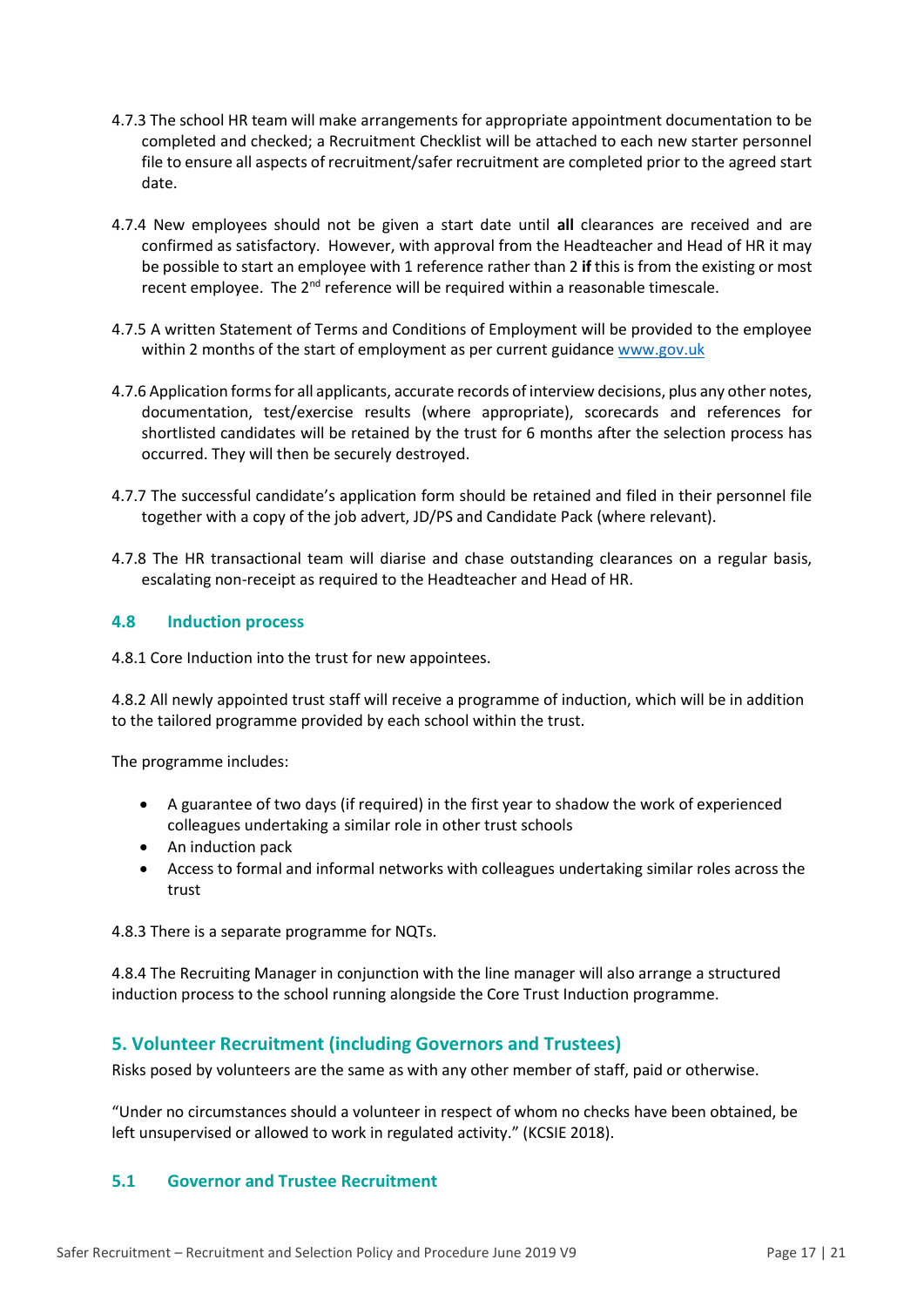Safer recruitment checks required to include:

- Verification of original, current, identity (one photo ID e.g., passport and two forms of address ID)
- Enhanced DBS without (children's) barred list check unless engaging in regulated activity (i.e,. 1:1 interviews, coaching etc), in which case an Enhanced DBS with (children's) barred list would be required.
- For the Chair of trustees only an Enhanced DBS with (children's) barred list application counter-signed by the Secretary of State.
- Overseas police checks where the governor/trustee has spent 6 months or more in the previous 5 years overseas. Sept 2018 – Ofsted recommended best practice
- Section 128 check via Teaching Regulation Agency (TRA)
- Governors should be entered on to the Single Central Record
- Trustees are recorded on a Single Central Record held and maintained by Central HR.

# <span id="page-17-0"></span>**5.2 Volunteer Recruitment**

- 5.2.1 An enhanced DBS without (children's) barred list check is required for all volunteers. Unless the volunteer will be engaging in regulated activity, in which case an Enhanced DBS with (children's) barred list is necessary.
- 5.2.2 Volunteer recruitment managers may wish to consider use of volunteer application forms and two reference checks. (Considered best practice, not mandatory requirement).
- 5.2.3 Please refer to HR for volunteer recruitment application form and reference templates.
- 5.2.4 Volunteers should be entered on to the Single Central Record.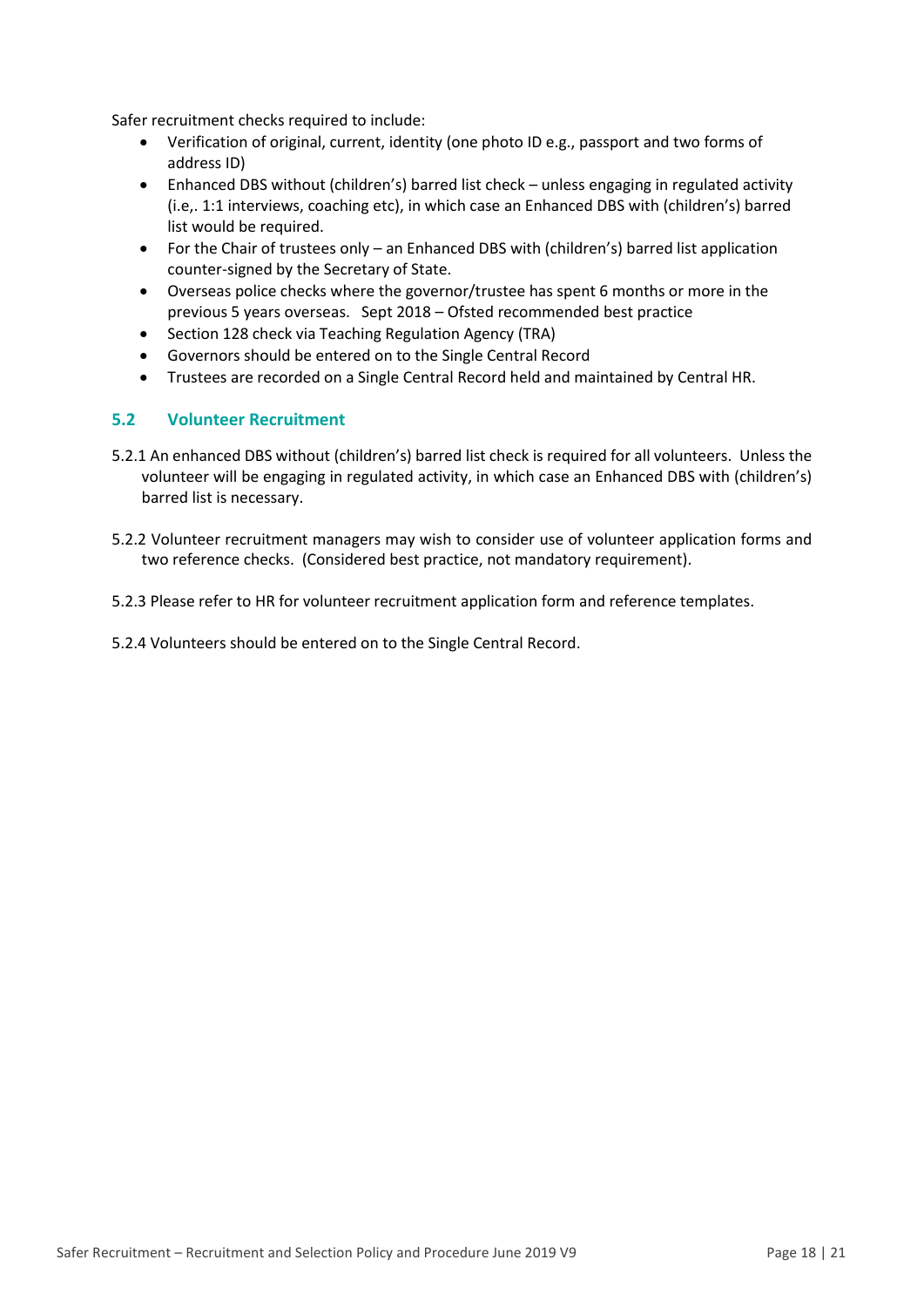# <span id="page-18-0"></span>**PART C: FUTURA LEARNING PARTNERSHIP GENERAL STATEMENTS**

# <span id="page-18-1"></span>**6. Breaches of the Policy**

Due to the serious nature of safer recruitment within an educational environment and the implications of starting new employees without all the necessary clearances and checks in place, breaches of this policy will be dealt with in accordance with the Futura Disciplinary Procedure.

# <span id="page-18-2"></span>**7. Monitoring**

This policy will be monitored by the trust Head of HR and HR team on a regular basis.

# <span id="page-18-3"></span>**8. Confidentiality**

Futura Learning Partnership will treat all personal data collected during the recruitment process in accordance with GDPR compliance.

# <span id="page-18-4"></span>**9. General Principles**

The Safer Recruitment Policy will be implemented in accordance with the KCSIE publication, the Equality Act 2010 and ACAS guidance.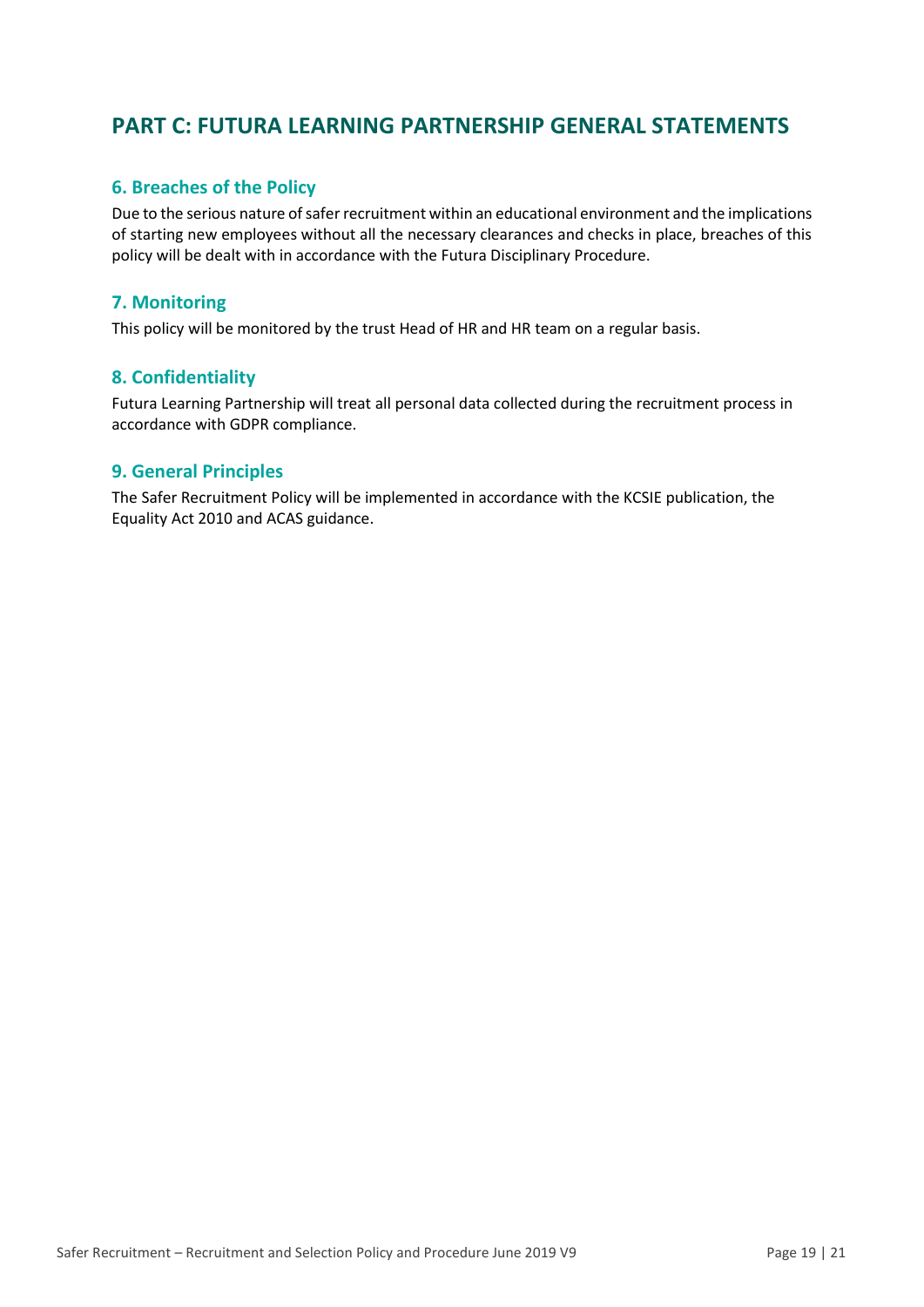# <span id="page-19-0"></span>**PART D: GUIDANCE NOTES**

# <span id="page-19-1"></span>**Guidance Notes**

#### <span id="page-19-2"></span>**Employment Legislation:**

Any applicant can allege that he/she has been discriminated against by the trust even though there is no employment relationship. It is therefore vital that all those involved within the recruitment process follow the trust's Recruitment and Selection Policy and Procedure and act in a manner that is both fair and reasonable.

#### <span id="page-19-3"></span>**Discrimination under the Equality Act 2010**

In relation to the Equality Act there are a number of **protected characteristics** which include:

Age Disability Gender Reassignment Marriage and civil partnership Pregnancy and maternity Race Religion or Belief Sex Sexual orientation

It is unlawful to discriminate on the basis of any of the above characteristics.

Further information can be found in the Equality & Diversity Policy.

#### <span id="page-19-4"></span>**Unlawful Discrimination**

Unlawful discrimination could be found if:

- An advert implied that applications from those with the above characteristics would not be considered (the only exception to this is if there is an occupational requirement but this exception is **very** limited – advice should be obtained from the HR team of the trust in such a circumstance
- The terms on which the employment is offered were discriminatory;
- Managers refusing or deliberately omitting to offer employment to those with protected characteristics.

#### <span id="page-19-5"></span>**Candidates with a disability**

Disability is defined under the Equality Act 2010 as a physical or mental impairment that has a substantial (i.e. more than minor or trivial) and a long term adverse effect on the ability of the person to carry out normal day to day activities.

This means that consideration must be given to candidates who have a disability regarding reasonable adjustments which may be needed during the selection process, e.g. reviewing parking requirements, having an interview room with wheel chair access, having a room at ground level or the option of a lift, allowing candidates a longer time to complete tests or assessments, providing a 'reader', etc.